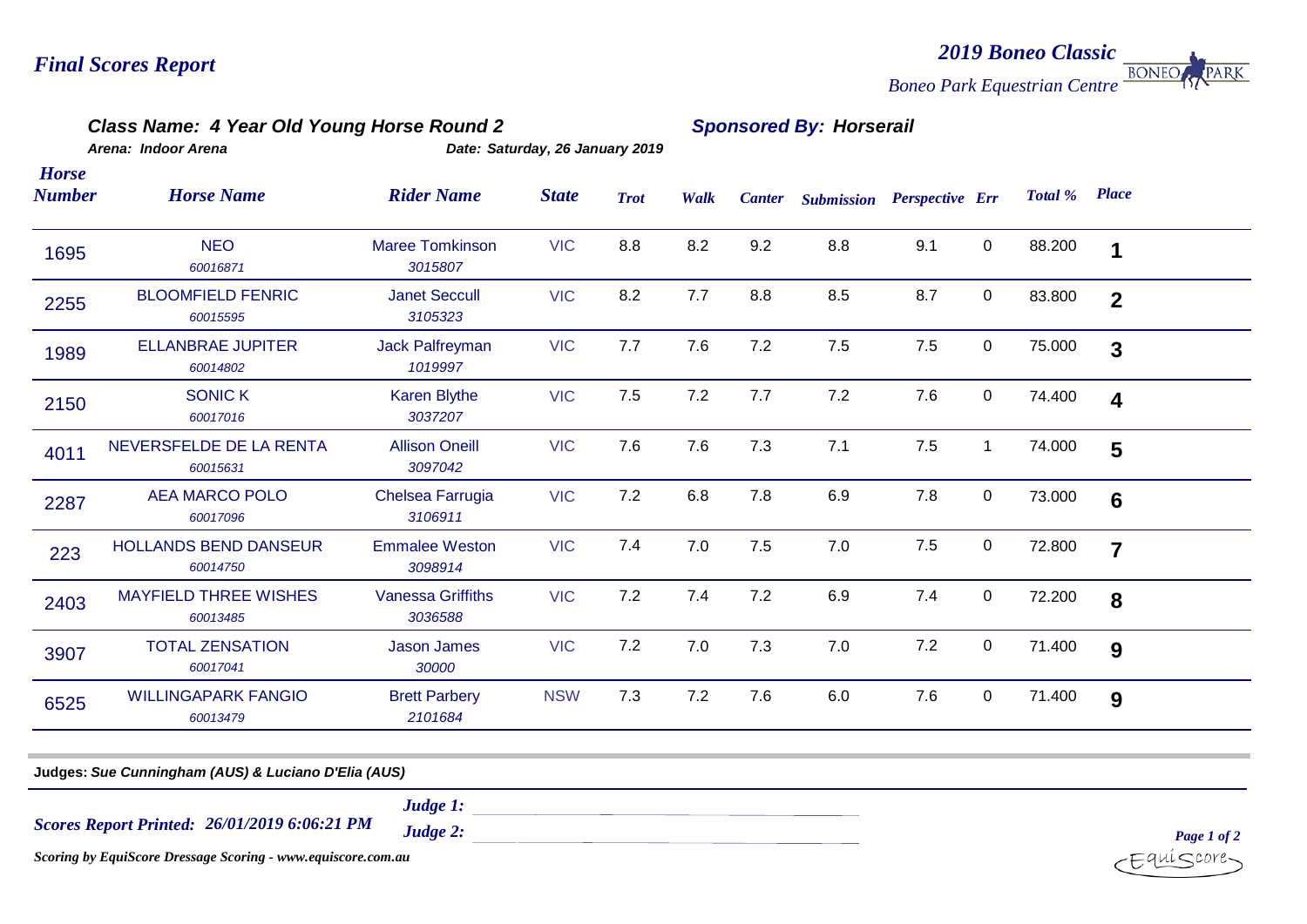*2019 Boneo Classic* **BONEO** PARK

*Boneo Park Equestrian Centre*

|      | Class Name: 4 Year Old Young Horse Round 2<br>Arena: Indoor Arena | Date: Saturday, 26 January 2019        | <b>Sponsored By: Horserail</b> |     |     |     |     |     |             |        |    |  |
|------|-------------------------------------------------------------------|----------------------------------------|--------------------------------|-----|-----|-----|-----|-----|-------------|--------|----|--|
| 2305 | <b>REDWOOD BURLESQUE</b><br>60017075                              | <b>Jackson Stern</b><br>3106224        | <b>VIC</b>                     | 6.9 | 7.8 | 6.9 | 6.8 | 7.2 | $\mathbf 0$ | 71.200 | 11 |  |
| 1389 | <b>REVELWOOD STEDFAST</b><br>60012455                             | <b>Justine Greer</b><br>3095940        | <b>VIC</b>                     | 7.1 | 7.0 | 6.9 | 7.0 | 7.0 | $\mathbf 0$ | 70.000 | 12 |  |
| 2288 | <b>AEA JAZZEBELLE</b><br>60017099                                 | Chelsea Farrugia<br>3106911            | <b>VIC</b>                     | 6.6 | 6.5 | 6.6 | 6.0 | 6.7 | $\mathbf 0$ | 64.800 | 13 |  |
| 2973 | <b>CARLYLE RED DIAMOND</b><br>6001795                             | Jorjia Beard-Adams<br>3105831          | <b>VIC</b>                     | 6.5 | 7.0 | 7.0 | 5.5 | 6.2 | $\pmb{0}$   | 64.400 | 14 |  |
| 1562 | <b>VAN EYK SUGARMAN</b><br>60017090                               | Penelope Thomson<br>3094480            | <b>VIC</b>                     | 6.5 | 6.8 | 6.3 | 5.9 | 6.3 | $\mathbf 0$ | 63.600 | 15 |  |
| 2270 | <b>BELLAIRE CARTIER</b><br>60017254                               | <b>Louise Robertson</b><br>3200930     | <b>VIC</b>                     | 6.5 | 6.5 | 6.4 | 5.8 | 6.4 | $\mathbf 0$ | 63.200 | 16 |  |
| 2049 | <b>MERRICKS FINESSE</b><br>60017133                               | Samantha Bray<br>3105915               | <b>VIC</b>                     | 6.3 | 6.5 | 6.0 | 5.0 | 5.8 | $\mathbf 0$ | 59.200 | 17 |  |
| 806  | <b>CARRERAI</b><br>60017179                                       | <b>Kristy-lee Brilliant</b><br>3097887 | <b>VIC</b>                     | 0.0 | 0.0 | 0.0 | 0.0 | 0.0 | E           | 0.000  |    |  |

**Judges:** *Sue Cunningham (AUS) & Luciano D'Elia (AUS)*

*26/01/2019 6:06:37 PM Scores Report Printed: Judge 1: Judge 2: Scoring by EquiScore Dressage Scoring - www.equiscore.com.au*

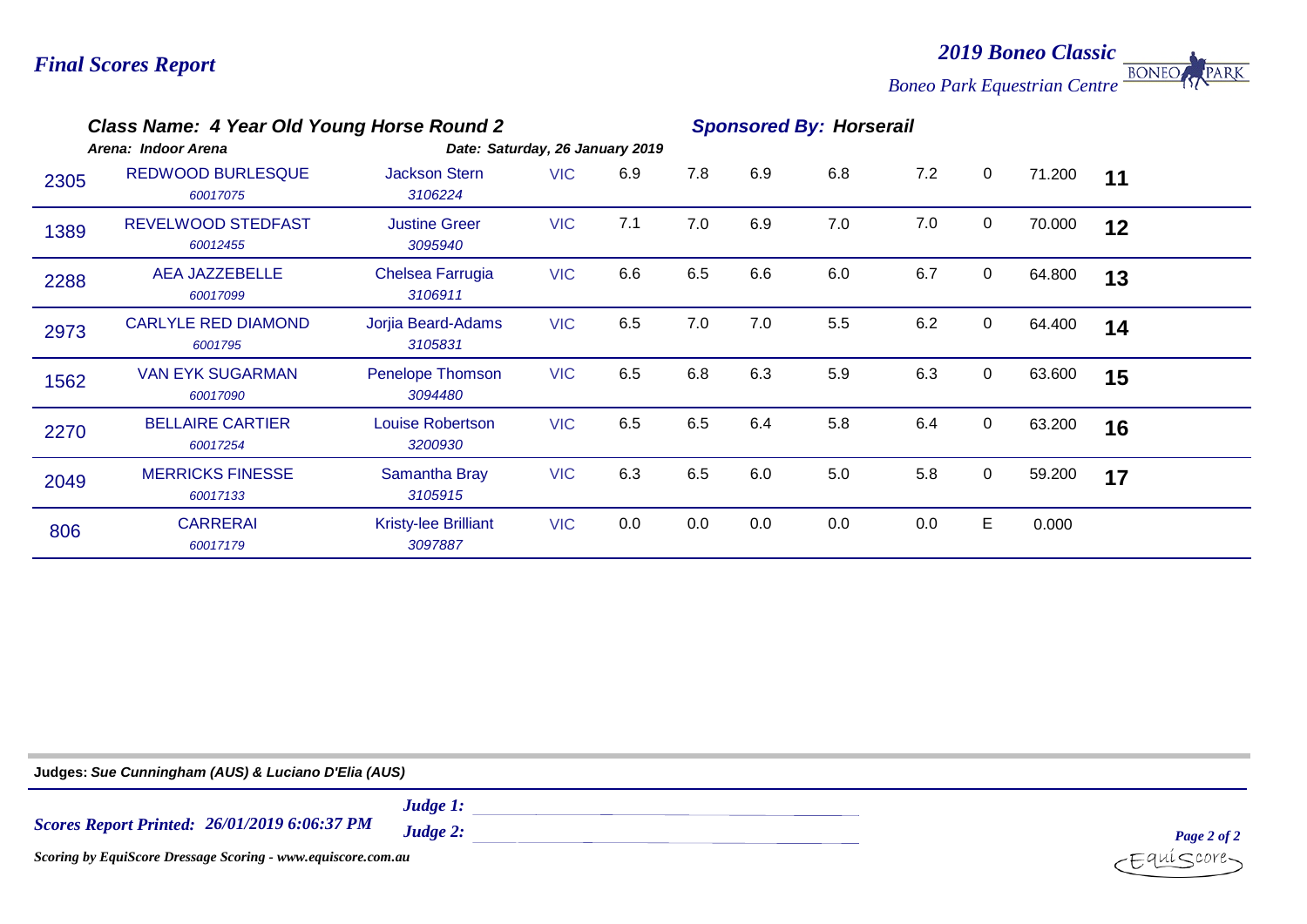#### *2019 Boneo Classic* **BONEO** *Boneo Park Equestrian Centre*

## *Class Name: 4 Year Old Young Pony Round 2 Sponsored By:*

*Arena: Indoor Arena Date: Saturday, 26 January 2019*

| <b>Horse</b><br><b>Number</b> | <b>Horse Name</b>                            | <b>Rider Name</b>                  | <b>State</b> | <b>Trot</b> | Walk | <b>Canter</b> | <b>Submission</b> | <b>Perspective Err</b> |             | Total % | <b>Place</b>            |  |
|-------------------------------|----------------------------------------------|------------------------------------|--------------|-------------|------|---------------|-------------------|------------------------|-------------|---------|-------------------------|--|
| 2334                          | <b>CHERATON MONA LISA</b><br>60012391        | <b>Faye Hinchliffe</b><br>3099643  | <b>VIC</b>   | 7.5         | 7.4  | 7.3           | 7.2               | 7.5                    | $\mathbf 0$ | 73.800  | 1                       |  |
| 1062                          | <b>ELMORE PARK PERFECT TIMIN</b><br>60008187 | <b>Faye Hinchliffe</b><br>3099643  | <b>VIC</b>   | 6.8         | 7.2  | 7.8           | 7.5               | 7.5                    | $\mathbf 0$ | 73.600  | $\overline{2}$          |  |
| 1755                          | <b>MELLIODORA NOBLE ARTISAN</b><br>60014861  | <b>Kathleen Uniacke</b><br>3105738 | <b>VIC</b>   | 6.2         | 6.8  | 6.8           | 5.8               | 6.5                    | $\mathbf 0$ | 64.200  | $\mathbf{3}$            |  |
| 3005                          | <b>ROSEGLEN STOLEN DANCE</b><br>60017123     | <b>Clair Arnold</b><br>3103377     | <b>VIC</b>   | 7.5         | 6.5  | 5.4           | 6.0               | 6.0                    | $\mathbf 0$ | 62.800  | $\overline{\mathbf{4}}$ |  |
| 2415                          | <b>VERANO DEORO</b><br>60016900              | Chelsea Farrugia<br>3106911        | <b>VIC</b>   | 0.0         | 0.0  | 0.0           | 0.0               | 0.0                    | $\mathbf 0$ | 0.000   |                         |  |
| 4228                          | <b>FAWKS PICTURE PERFECT</b><br>60014975     | <b>Carol Ross</b><br>3097135       | <b>VIC</b>   | 0.0         | 0.0  | 0.0           | 0.0               | 0.0                    | $\mathbf 0$ | 0.000   |                         |  |

| Judges: Virginia Creed (AUS) & Adam Riess (AUS)              |                         |             |
|--------------------------------------------------------------|-------------------------|-------------|
| <b>Scores Report Printed: 26/01/2019 6:37:21 PM</b>          | Judge $1$ :<br>Judge 2: | Page 1 of 1 |
| Scoring by EquiScore Dressage Scoring - www.equiscore.com.au | $-Equiscore$            |             |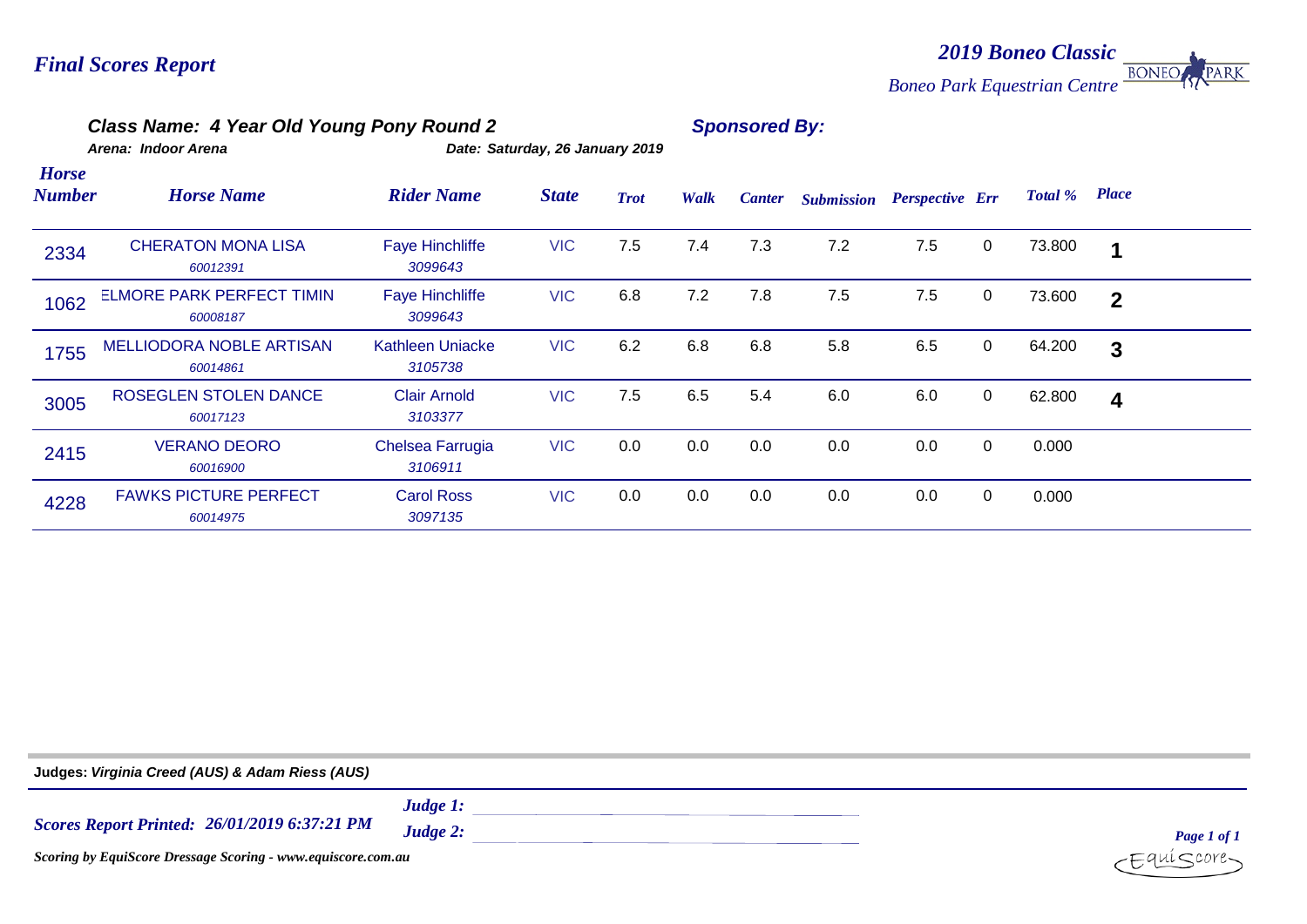#### *2019 Boneo Classic* **BONEO** PARK *Boneo Park Equestrian Centre*

#### *Class Name: 5 Year Old Young Horse Round 2 Sponsored By: Horseware Australia*

*Horse* 

*Arena: Indoor Arena Date: Saturday, 26 January 2019*

| Number | <b>Horse Name</b>                          | <b>Rider Name</b>                  | <b>State</b> | <b>Trot</b> | Walk | <b>Canter</b> | <b>Submission Perspective Err</b> |     |                | Total % | <b>Place</b>            |  |
|--------|--------------------------------------------|------------------------------------|--------------|-------------|------|---------------|-----------------------------------|-----|----------------|---------|-------------------------|--|
| 6526   | <b>WILLINGAPARK EMOTION</b><br>60013480    | <b>Brett Parbery</b><br>2101684    | <b>NSW</b>   | 7.6         | 7.1  | 8.0           | 7.5                               | 7.9 | $\mathbf 0$    | 76.200  | 1                       |  |
| 5159   | <b>NEP BUGATTI</b><br>60011831             | Sara Mcdonald<br>4007638           | <b>VIC</b>   | 7.9         | 7.8  | 7.6           | 7.0                               | 7.7 | $\mathbf 0$    | 76.000  | $\overline{2}$          |  |
| 1451   | <b>CAMDEN</b><br>60010411                  | <b>Jenny Bray</b><br>3013324       | <b>VIC</b>   | 7.5         | 7.0  | 7.5           | 7.3                               | 7.5 | $\mathbf 0$    | 73.600  | $\overline{\mathbf{3}}$ |  |
| 1769   | YARRAMEE FONZIE<br>60011493                | <b>Justine Greer</b><br>3095940    | <b>VIC</b>   | 7.3         | 7.0  | 7.5           | 7.5                               | 7.5 | $\mathbf 0$    | 73.600  | 3                       |  |
| 1777   | <b>MAYFIELD KINDRED SPIRIT</b><br>60011631 | <b>Victoria Stuckey</b><br>3103211 | <b>VIC</b>   | 7.4         | 7.0  | 7.7           | 6.7                               | 7.5 | $\mathbf 0$    | 72.600  | $5\phantom{1}$          |  |
| 1501   | <b>MSJ TIA FORTUNA</b><br>60010626         | <b>Charlie Welsh</b><br>3200712    | <b>VIC</b>   | 6.5         | 7.7  | 7.0           | 6.8                               | 7.0 | $\mathbf 0$    | 70.000  | 6                       |  |
| 5622   | <b>REMI DON QUIXOTE</b>                    | <b>Sarah Farraway</b>              | <b>NSW</b>   | 7.0         | 7.2  | 7.3           | 6.5                               | 7.0 | $\overline{2}$ | 69.600  | $\overline{7}$          |  |
| 3550   | <b>FAIRBANKS REVENGE</b><br>60009367       | Jamie Page<br>3020614              | <b>VIC</b>   | 7.6         | 7.0  | 7.7           | 5.0                               | 7.2 | $\mathbf 1$    | 68.800  | 8                       |  |
| 1508   | <b>CJP SIR DRAGON FIRE 1</b><br>60007690   | <b>Travis Cole</b><br>3087484      | <b>VIC</b>   | 7.4         | 6.5  | 6.9           | 5.5                               | 6.6 | $\mathbf 0$    | 65.800  | 9                       |  |
| 1623   | <b>FEARLESS FF</b><br>60011037             | <b>Jessica Dertell</b><br>3202421  | <b>VIC</b>   | 0.0         | 0.0  | 0.0           | 0.0                               | 0.0 | $\mathbf 0$    | 0.000   |                         |  |

**Judges:** *Susie Hoevenaars (AUS) & Adam Riess (AUS)*

*26/01/2019 2:26:45 PM Scores Report Printed:*

*Judge 1:*

*Judge 2:* 

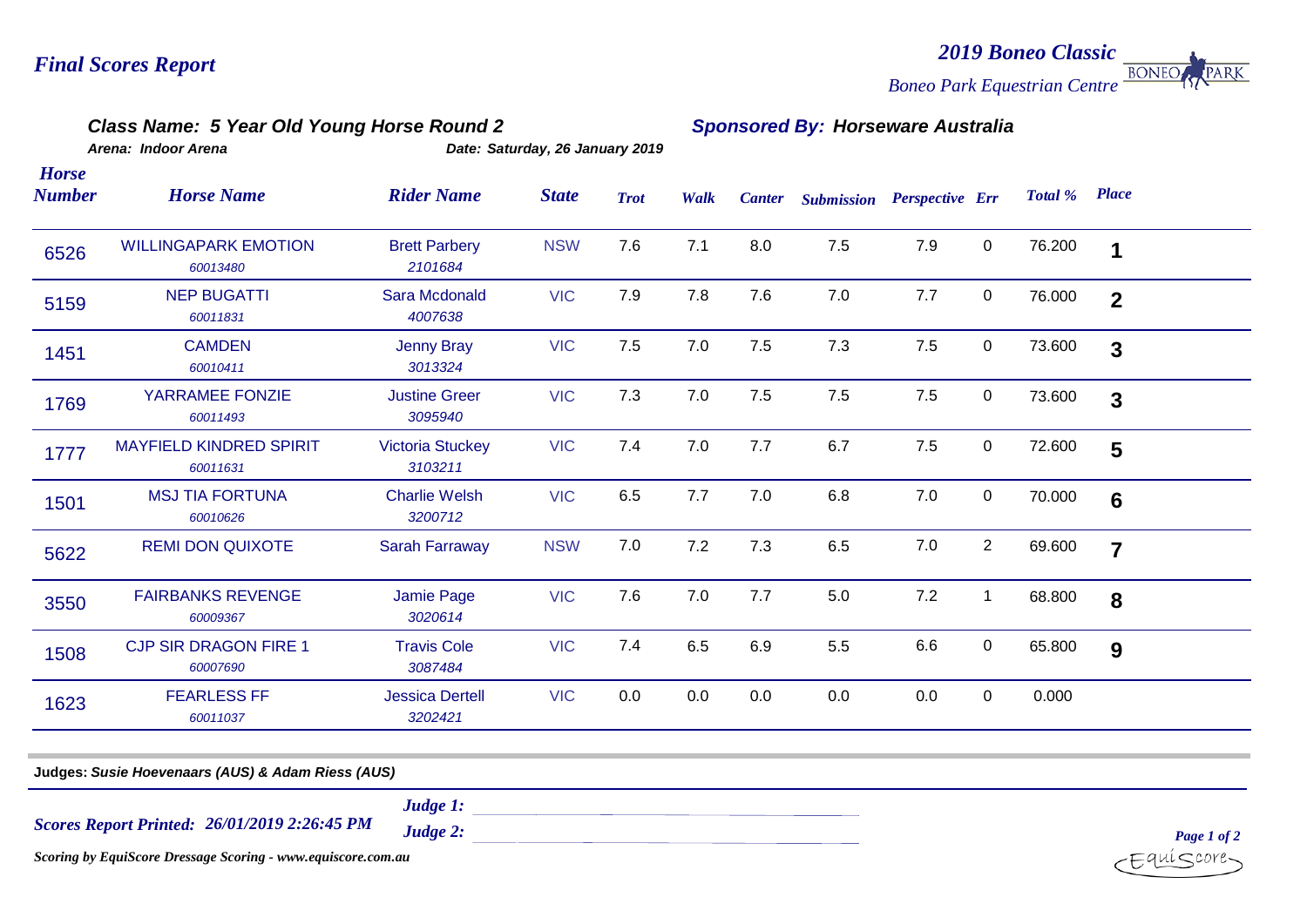#### *2019 Boneo Classic* **BONEO** PARK *Boneo Park Equestrian Centre*

|                     | Class Name: 5 Year Old Young Horse Round 2 |                                 |      |     |     | <b>Sponsored By: Horseware Australia</b> |     |     |  |       |  |
|---------------------|--------------------------------------------|---------------------------------|------|-----|-----|------------------------------------------|-----|-----|--|-------|--|
| Arena: Indoor Arena |                                            | Date: Saturday, 26 January 2019 |      |     |     |                                          |     |     |  |       |  |
| 1747                | <b>BLOOMFIELD ROYAL ARTIST</b>             | <b>Shae Russo</b>               | VIC. | 0.0 | 0.0 | 0.0                                      | 0.0 | 0.0 |  | 0.000 |  |
| 2613                | <b>HV DUCHESS</b><br>60012557              | Samantha Bray<br>3105915        | VIC. | 0.0 | 0.0 | 0.0                                      | 0.0 | 0.0 |  | 0.000 |  |

**Judges:** *Susie Hoevenaars (AUS) & Adam Riess (AUS)Judge 1: 26/01/2019 2:26:54 PM Scores Report Printed: Judge 2: Page 2 of 2*  $i$ core-*Scoring by EquiScore Dressage Scoring - www.equiscore.com.au*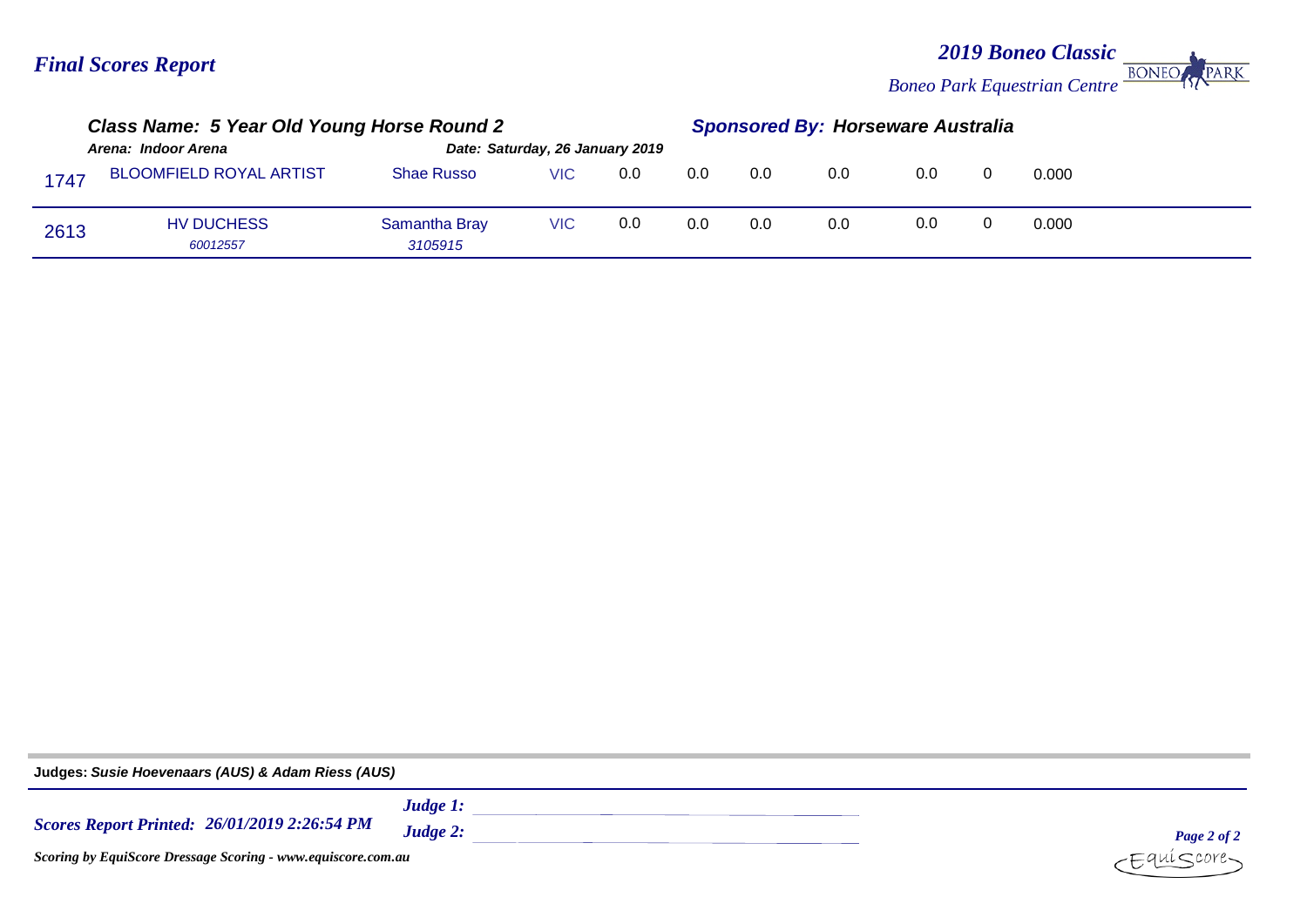*2019 Boneo Classic* PARK **BONEO** *Boneo Park Equestrian Centre*

|                               | Class Name: 5 Year Old Young Pony Round 2    |                                   |              |             | <b>Sponsored By: Melliodora Park</b> |               |                   |                        |    |         |                |  |
|-------------------------------|----------------------------------------------|-----------------------------------|--------------|-------------|--------------------------------------|---------------|-------------------|------------------------|----|---------|----------------|--|
|                               | Arena: Indoor Arena                          | Date: Saturday, 26 January 2019   |              |             |                                      |               |                   |                        |    |         |                |  |
| <b>Horse</b><br><b>Number</b> | <b>Horse Name</b>                            | <b>Rider Name</b>                 | <b>State</b> | <b>Trot</b> | Walk                                 | <b>Canter</b> | <b>Submission</b> | <b>Perspective Err</b> |    | Total % | <b>Place</b>   |  |
| 1516                          | <b>ROSEGLEN POP ART</b><br>60010470          | <b>Justine Greer</b><br>3095940   | <b>VIC</b>   | 7.0         | 7.4                                  | 7.5           | 7.0               | 7.5                    | 0  | 72.800  | 1              |  |
| 1364                          | <b>IMBRIDGE PARK CHARLI BROW</b><br>60010006 | <b>Emily Yeoman</b><br>3200569    | <b>VIC</b>   | 5.9         | 5.5                                  | 5.8           | 5.8               | 6.0                    | 0  | 58.000  | $\overline{2}$ |  |
| 2317                          | <b>KIZASHI</b><br>60011016                   | <b>Jessica Dertell</b><br>3202421 | <b>VIC</b>   | 0.0         | 0.0                                  | 0.0           | 0.0               | 0.0                    | ΝS | 0.000   |                |  |

| Judges: Sue Cunningham (AUS) & Adam Riess (AUS)              |             |             |  |  |  |  |  |  |
|--------------------------------------------------------------|-------------|-------------|--|--|--|--|--|--|
|                                                              | Judge $1$ : |             |  |  |  |  |  |  |
| <b>Scores Report Printed: 26/01/2019 3:02:37 PM</b>          | Judge 2:    | Page 1 of 1 |  |  |  |  |  |  |
| Scoring by EquiScore Dressage Scoring - www.equiscore.com.au | -Equíscore- |             |  |  |  |  |  |  |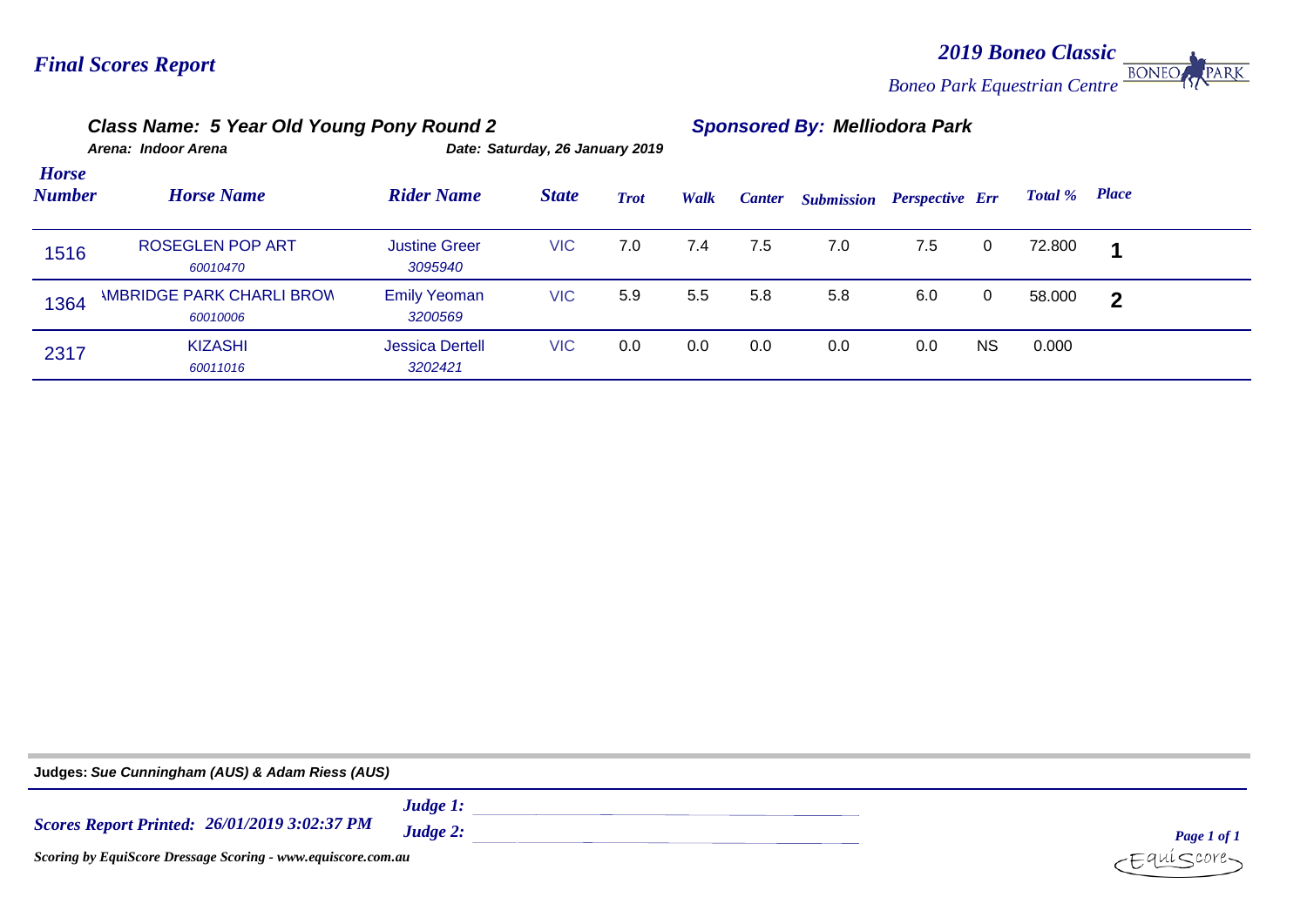# *2019 Boneo Classic Boneo Park Equestrian Centre* **BONEO**

## *Class Name: 6 Year Old Young Horse Round 2 Sponsored By: Audi Mornington*

|                               | Arena: Indoor Arena                       |                                  | Date: Saturday, 26 January 2019 |             |      |               |                   |                        |              |         |                         |  |
|-------------------------------|-------------------------------------------|----------------------------------|---------------------------------|-------------|------|---------------|-------------------|------------------------|--------------|---------|-------------------------|--|
| <b>Horse</b><br><b>Number</b> | <b>Horse Name</b>                         | <b>Rider Name</b>                | <b>State</b>                    | <b>Trot</b> | Walk | <b>Canter</b> | <b>Submission</b> | <b>Perspective Err</b> |              | Total % | <b>Place</b>            |  |
| 1772                          | <b>FURST DELUXE</b>                       | <b>Maree Tomkinson</b>           | <b>VIC</b>                      | 8.2         | 9.2  | 8.5           | 7.8               | 8.5                    | $\mathbf 0$  | 84.400  | 1                       |  |
| 1877                          | <b>TOTAL DIVA</b>                         | <b>Maree Tomkinson</b>           | <b>VIC</b>                      | 7.8         | 8.5  | 7.6           | 7.0               | 8.0                    | $\mathbf 0$  | 77.800  | $\mathbf{2}$            |  |
| 752                           | <b>MAYFIELD WHIST</b>                     | <b>Victoria Stuckey</b>          | <b>VIC</b>                      | 6.5         | 8.4  | 7.3           | 7.0               | 7.2                    | $\mathbf 0$  | 72.800  | 3                       |  |
| 1141                          | <b>STAUGHTON VALE BELMIRO</b><br>60008974 | <b>Katrina Bolmat</b><br>3095328 | <b>VIC</b>                      | 7.5         | 8.0  | 7.0           | 6.3               | 7.2                    | $\mathbf 0$  | 72.000  | $\overline{\mathbf{4}}$ |  |
| 1410                          | <b>ADLANTA MARCELLA</b>                   | Sara Mcdonald                    | <b>VIC</b>                      | 7.7         | 7.9  | 6.7           | 6.4               | 7.3                    | $\mathbf 0$  | 72.000  | $\overline{\mathbf{4}}$ |  |
| 266                           | <b>AEA TUSCANY</b>                        | <b>Rhianon Pettigrove</b>        | <b>VIC</b>                      | 6.8         | 8.0  | 7.0           | 6.2               | 7.0                    | $\mathbf{1}$ | 69.800  | $6\phantom{1}6$         |  |
| 855                           | <b>GOWRIE PARK COGNAC</b>                 | <b>Tamara Campain</b>            | <b>VIC</b>                      | 6.8         | 7.6  | 6.2           | 6.1               | 6.5                    | $\mathbf 0$  | 66.400  | $\overline{7}$          |  |

| Judges: Jane Ventura (AUS) & Isobel Wessels (GBR)            |                            |                |
|--------------------------------------------------------------|----------------------------|----------------|
| <b>Scores Report Printed: 26/01/2019 12:28:35 PM</b>         | Judge $1$ :<br>$Judge 2$ : | Page 1 of 1    |
| Scoring by EquiScore Dressage Scoring - www.equiscore.com.au |                            | $E^{quiscore}$ |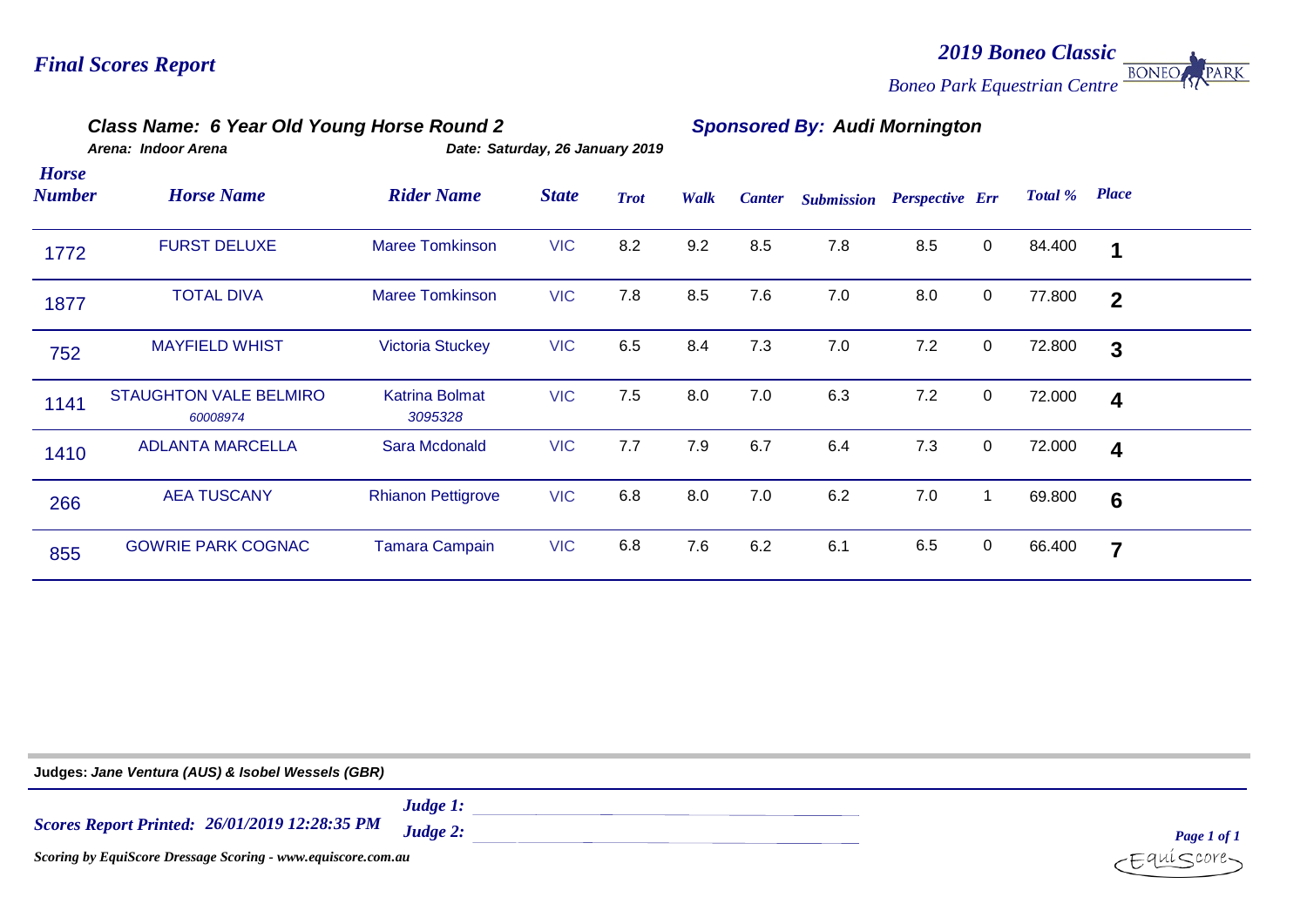#### *2019 Boneo Classic* **BONEO** PARK *Boneo Park Equestrian Centre*

#### *Class Name: 6 Year Old Young Pony Round 2 Sponsored By: Melliodora Park Arena: Indoor Arena Date: Saturday, 26 January 2019 Place Horse Number Horse Name Rider Name State Trot Walk Canter Submission Perspective Err Total %* 1064 THE SILVER ROSE Bettina Kopetzky VIC 7.0 6.6 7.0 6.4 67.400 **1** 6.7 0 *60008163 3101461* 1438 KITTANI ZARKANA Natasha Moody VIC 6.1 6.5 6.5 6.2 63.200 **2** 6.3 0 *30501669 3104421* 1338 BUTTERFLY FARM ELLE Lisa Swan VIC 6.0 7.4 6.0 5.9 62.600 **3** 6.1 1 *60009845 2030795* 179 GLENIPH TIRAMISU Megan Forrest VIC 0.0 0.0 0.0 0.0 0.0 SCR 0.000 *60007426 3096197*

| Judges: Jane Ventura (AUS) & Isobel Wessels (GBR)            |                            |                          |
|--------------------------------------------------------------|----------------------------|--------------------------|
| <b>Scores Report Printed: 26/01/2019 12:38:41 PM</b>         | Judge $1$ :<br>Judge $2$ : | Page 1 of 1              |
| Scoring by EquiScore Dressage Scoring - www.equiscore.com.au |                            | $c$ Equí $S$ core $\sim$ |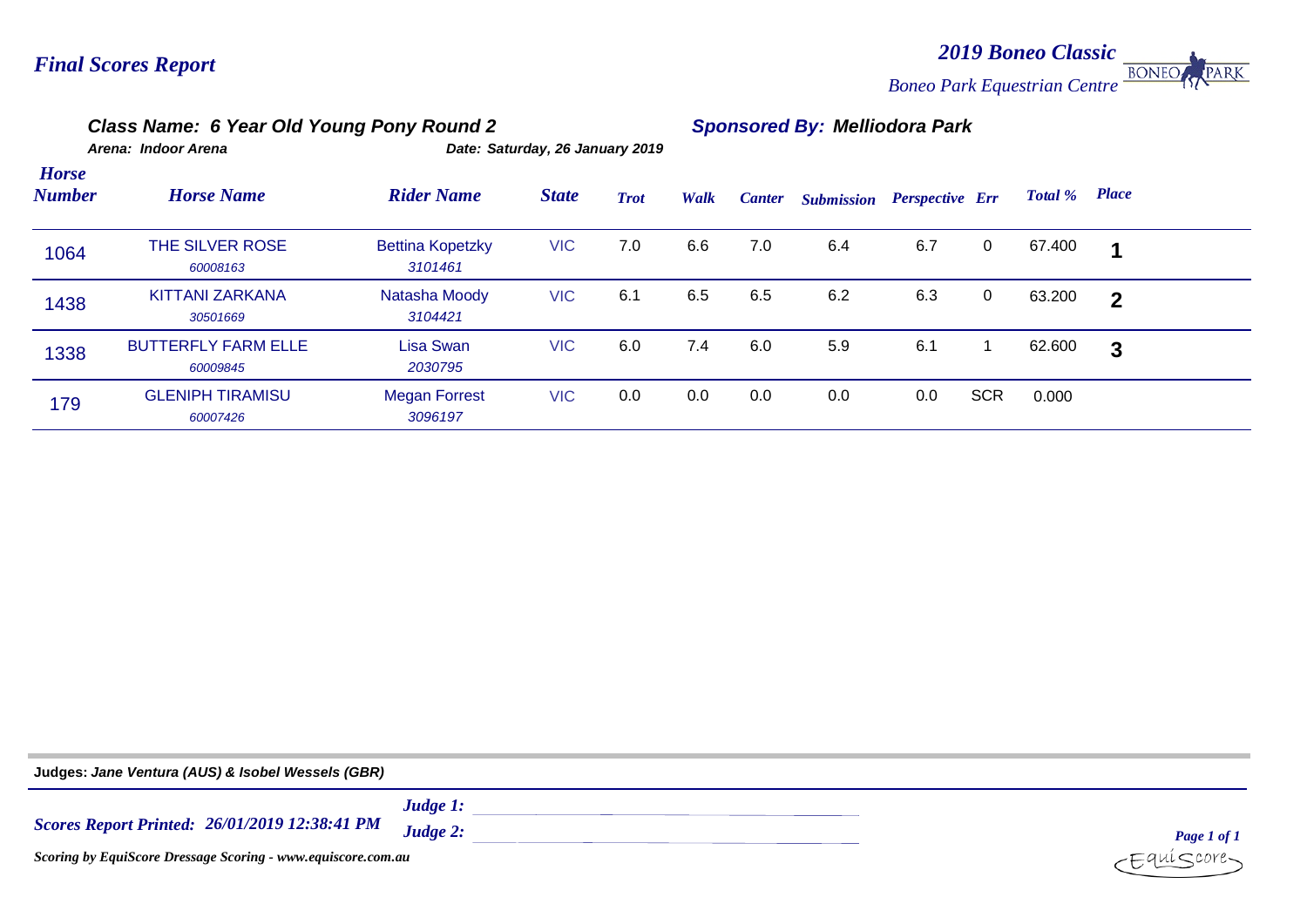*2019 Boneo Classic* PARK *Boneo Park Equestrian Centre*

|                        | Class Name: 7 Year Old Young Horse Round 2 |                                 |              |                                | <b>Sponsored By: Total Animal Supplies</b> |                                  |                  |                  |                    |     |              |  |  |  |
|------------------------|--------------------------------------------|---------------------------------|--------------|--------------------------------|--------------------------------------------|----------------------------------|------------------|------------------|--------------------|-----|--------------|--|--|--|
|                        | Arena: Indoor Arena                        | Date: Saturday, 26 January 2019 |              |                                |                                            |                                  |                  |                  |                    |     |              |  |  |  |
| <b>Horse</b><br>Number | <b>Horse Name</b>                          | <b>Rider Name</b>               | <b>State</b> | $\bm{E}$                       | H                                          | $\mathcal{C}$                    | $\boldsymbol{M}$ | $\boldsymbol{B}$ | <b>Total Score</b> | Err | <b>Place</b> |  |  |  |
| 431                    | <b>HORIZONTE DE JEU</b>                    | <b>Charlie Welsh</b>            | VIC.         | 75.800 %<br>$\left( 1 \right)$ |                                            | $0.000\,\%$ 65.179%<br>(1)       | 0.000 %          | $0.000\%$        | 70.490 %           |     |              |  |  |  |
| 614                    | <b>BLOOMFIELD FORREST GUMP</b>             | lan Balfour                     | VIC.         | 65.000 %<br>3)                 |                                            | $0.000\%$ 59.464%<br>$2^{\circ}$ | $0.000\,\%$      | $0.000\%$        | 62.232 %           |     |              |  |  |  |
| 119                    | <b>MAYFIELD WITH LACE</b>                  | <b>Clair Arnold</b>             | VIC.         | 65.200%<br>2)                  |                                            | $0.000\%$ 57.143%<br>3           | $0.000\,\%$      | $0.000\%$        | 60.172 %           |     | 3            |  |  |  |

| Judge E: J Ventura & I Wessels<br>Judge H: -                    | Judge C: Adam Riess (AUS) | Judae M: <i>-</i> | Judge B: -  |
|-----------------------------------------------------------------|---------------------------|-------------------|-------------|
| Scores Report Printed: 26/01/2019 11:25:58 AM Judge Name:       |                           | Signature:        | Page 1 of 1 |
| Coording by FaulCoope Dressages Coording them agricoope compare |                           |                   |             |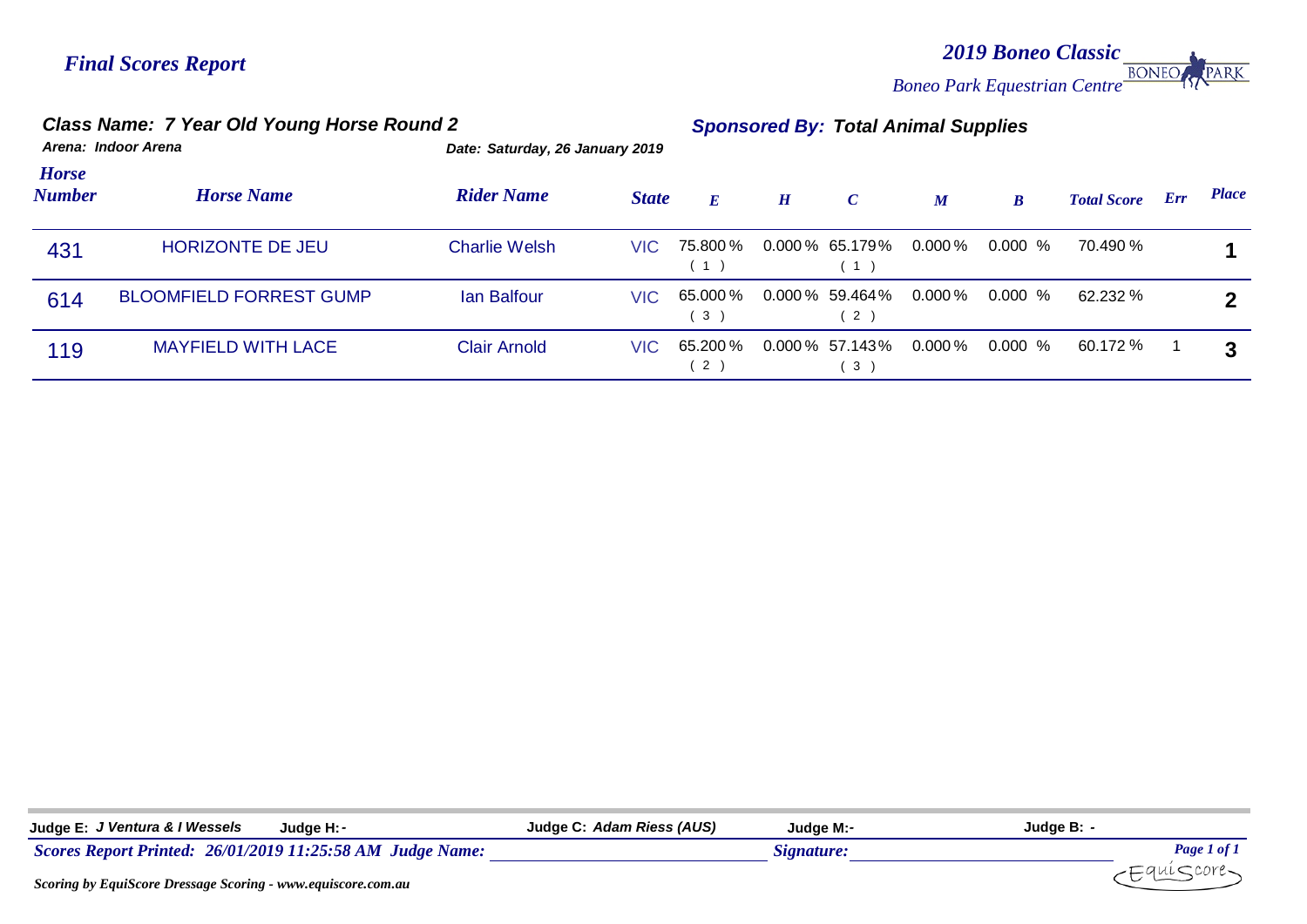*2019 Boneo Classic* **BONEO PARK** *Boneo Park Equestrian Centre*

#### *Class Name: Grand Prix CDI-WLF Sponsored By: IRT*

*Arena: Main Arena Date: Saturday, 26 January 2019*

| <b>Horse</b><br><b>Number</b> | <b>Horse Name</b>               | <b>Rider Name</b>              | <b>State</b> | E              | H   | $\mathcal{C}$ | $\boldsymbol{M}$ | $\boldsymbol{B}$                                        | <b>Total Score</b> | Err | <b>Place</b> |
|-------------------------------|---------------------------------|--------------------------------|--------------|----------------|-----|---------------|------------------|---------------------------------------------------------|--------------------|-----|--------------|
| 7148                          | <b>JARRAH R</b><br>20094395     | Rozzie Ryan<br>2076636         |              | (1)            | (1) | (1)           | 2)               | AUS 67.174 % 68.043 % 68.370 % 66.630 % 67.500 %<br>(1) | 67.543 %           |     |              |
| 115                           | <b>REMMINGTON</b><br>20089638   | <b>Sue Hearn</b><br>2078883    |              | (1)            | (2) | (2)           | $\overline{1}$   | AUS 67.174 % 65.870 % 67.391 % 67.065 % 65.109 %<br>(3) | 66.522 %           |     |              |
| 2103                          | <b>SANCETTE</b><br>30045578     | <b>Gitte Donvig</b><br>3094382 | AUS          | 3 <sup>1</sup> | (3) | (4)           | 3)               | 66.957 % 65.435 % 64.130 % 64.674 % 65.543 %<br>(2)     | 65.348 %           |     | 3            |
| 739                           | <b>AEA METALLIC</b><br>30041432 | Dirk Dijkstra<br>3022617       | AUS          | 4              | (4) | (3)           | 5)               | 66.413 % 62.283 % 64.457 % 59.674 % 62.935 %<br>(4)     | 63.152 %           |     | 4            |
| 1477                          | <b>DIVA ROYALE</b><br>30044794  | <b>Holly Cutler</b><br>3096905 | AUS.         | 5              | (5) | 5)            | 4)               | 60.217 % 59.348 % 61.522 % 61.087 % 60.326 %<br>5)      | 60.500 %           |     | 5            |

**Judge E:** *Jane Ventura (AUS)* **Judge H:***Susie Hoevenaars (AUS)* **Judge C:** *Isobel Wessels (GBR)* **Judge M:***Carlos Lopes (POR)* **Judge B:** *Helen Hughes-Keen (NZ*



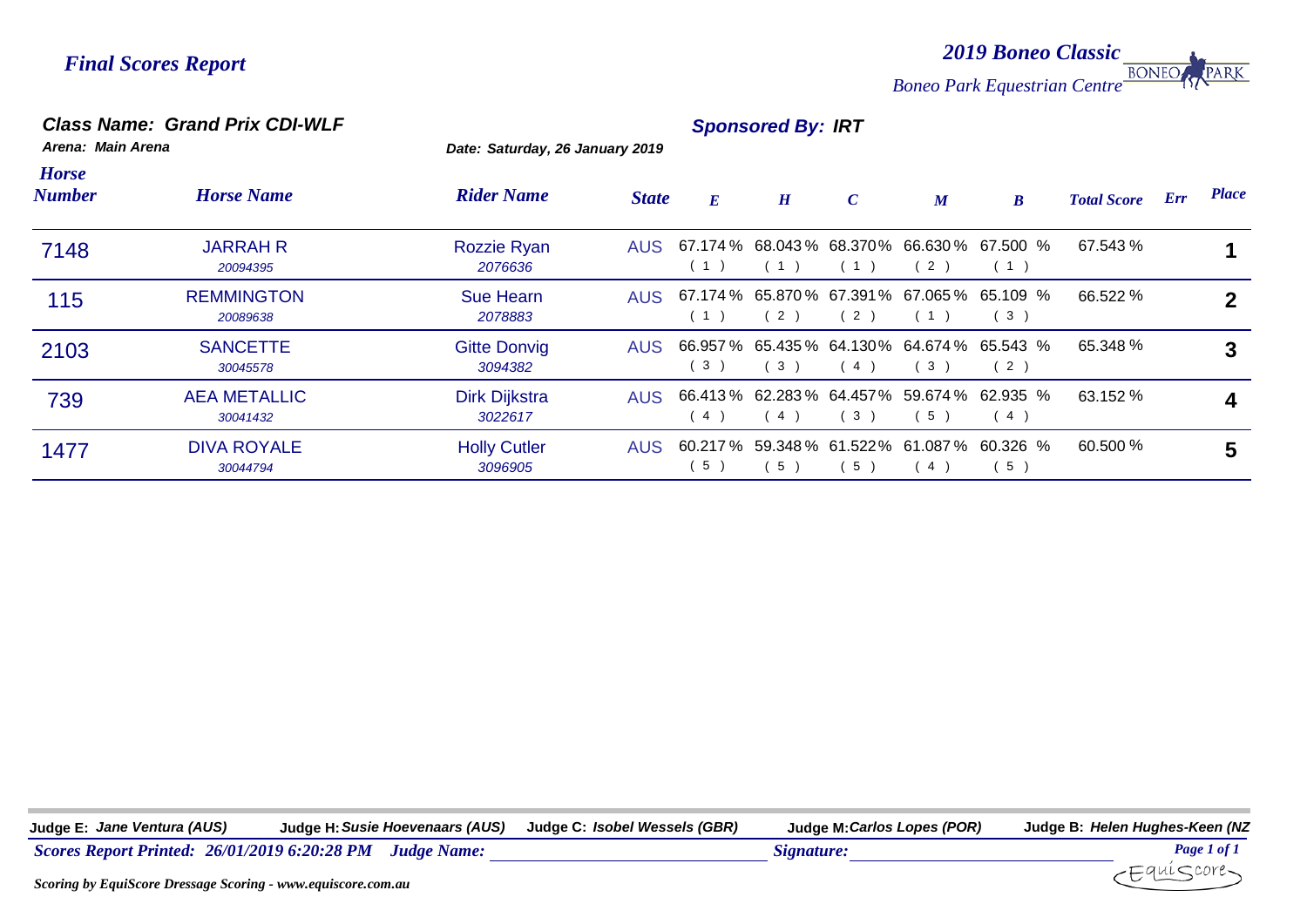*2019 Boneo Classic* PARK **BONEO** *Boneo Park Equestrian Centre*

#### *Class Name: FEI Grand Prix CDN Sponsored By: Browns Sawdust*

*Arena: Main Arena Date: Saturday, 26 January 2019*

| <b>Horse</b><br><b>Number</b> | <b>Horse Name</b>                      | <b>Rider Name</b>                 | <b>State</b> | E   | H                                | $\boldsymbol{C}$ | $\boldsymbol{M}$                           | $\boldsymbol{B}$                                       | <b>Total Score</b> | Err | <b>Place</b> |
|-------------------------------|----------------------------------------|-----------------------------------|--------------|-----|----------------------------------|------------------|--------------------------------------------|--------------------------------------------------------|--------------------|-----|--------------|
| 2918                          | <b>DONNA ELENA</b><br>30502210         | <b>Maree Tomkinson</b><br>3015807 | VIC.         | (1) | (1)                              | (1)              | (1)                                        | 69.022 % 67.065 % 66.957 % 66.087 % 67.717 %<br>(1)    | 67.370 %           |     |              |
| 2818                          | <b>STARLIGHT</b><br>30502211           | <b>Maree Tomkinson</b><br>3015807 | VIC.         | 2)  | 2)                               | (2)              | (2)                                        | 64.130 % 65.109 % 61.739 % 65.109 % 61.630 %<br>(2)    | 63.543 %           |     | $\mathbf{2}$ |
| 2132                          | <b>CJP DIAMOND DAZZLER</b><br>30045623 | <b>Jenny Bray</b><br>3013324      | VIC.         | (3) | 59.348 % 64.022 % 58.370 %<br>3) | (3)              | 59.891 %<br>(3)                            | 60.761 %<br>(3)                                        | 60.478 %           |     | 3            |
| 883                           | <b>RUBENESQUE</b><br>20088605          | <b>Shaun France</b><br>2061706    | <b>NSW</b>   | (4) | (4)                              | 5)               | 56.739 % 59.130 % 56.413 % 53.587 %<br>(5) | 59.239 %<br>(4)                                        | 57.022 %           |     |              |
| 3946                          | <b>LBA DANCE</b><br>70007478           | <b>Jason James</b><br>30000       | VIC -        | (6) | 6                                | (4)              | (4)                                        | 54.304 % 57.457 % 56.804 % 56.804 % 57.130 %<br>(6)    | 56.500 %           |     | 5            |
| 1173                          | <b>MAYFIELD BE BRAVE</b><br>30043887   | <b>Kerry Mack</b><br>3055353      |              | 5)  | 5 <sup>1</sup>                   | 6)               | (5)                                        | VIC 54.891 % 58.913 % 55.217 % 53.587 % 57.935 %<br>5) | $56.109\%$         |     | 6            |

**Judge E:** *Jane Ventura (AUS)* **Judge H:***Susie Hoevenaars (AUS)* **Judge C:** *Isobel Wessels (GBR)* **Judge M:***Carlos Lopes (POR)* **Judge B:** *Helen Hughes-Keen (NZ*

*Scores Report Printed: 26/01/2019 4:34:05 PM Judge Name: Signature: Page 1 of 1*

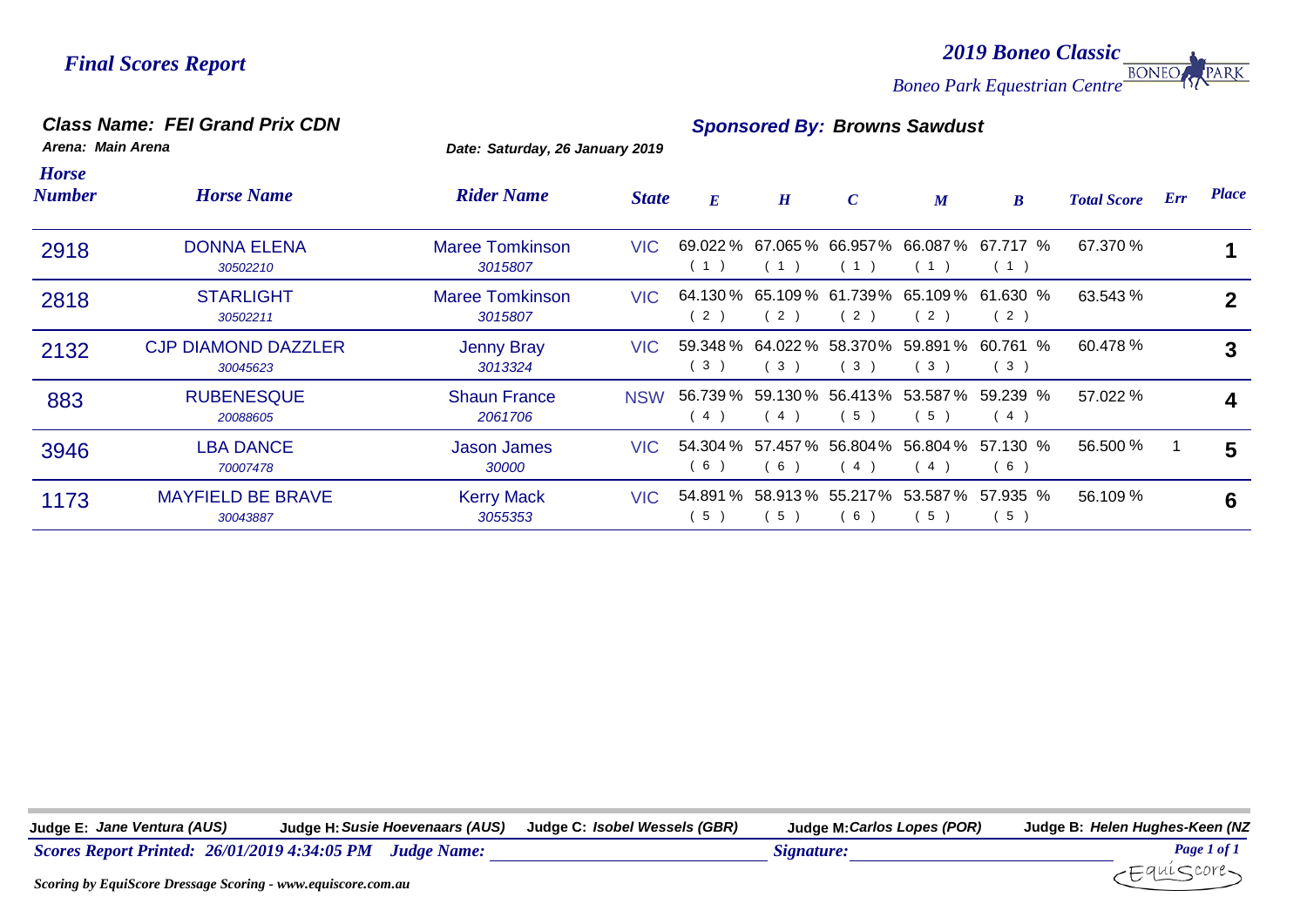*2019 Boneo Classic* **BONEC** *Boneo Park Equestrian Centre*

#### *Class Name: FEI CDN-J Individual Test Sponsored By: Complete Fire Supply Co*

*Arena: Main Arena Date: Saturday, 26 January 2019*

| <b>Horse</b><br><b>Number</b> | <b>Horse Name</b>                   | <b>Rider Name</b>                | <b>State</b> | E                         | H           | $\mathcal{C}$ | $\boldsymbol{M}$                   | $\boldsymbol{B}$ | <b>Total Score</b> | Err | <b>Place</b> |
|-------------------------------|-------------------------------------|----------------------------------|--------------|---------------------------|-------------|---------------|------------------------------------|------------------|--------------------|-----|--------------|
| 1714                          | YARAMEE B BEAR<br>30045064          | Hannah Shippen<br>1010241        | VIC.         | 67.353%<br>$\overline{1}$ |             | (1)           | $0.000\%$ 66.324% 66.324%          | 0.000%           | 66.667 %           |     |              |
| 2084                          | <b>NOBLIS JUELLES</b><br>81000460   | <b>Jazi French</b><br>3106956    | VIC.         | 65.147 %<br>2)            |             | (2)           | $0.000\,\%$ 65.147% 64.559%<br>(2) | $0.000\%$        | 64.951 %           |     | 2            |
| 4177                          | <b>DANCE SALENTIN</b><br>30502070   | <b>Jasmine Haynes</b><br>3105785 | VIC.         | 59.265 %<br>3)            |             | 3)            | $0.000\,\%$ 62.059% 61.618%<br>(3) | $0.000\%$        | 60.981 %           |     | 3            |
| 1823                          | <b>ALLURE PARK DIOR</b><br>60004269 | <b>Skye Wright</b><br>3105790    | VIC.         | $0.000\,\%$               | $0.000\,\%$ | $0.000\%$     | $0.000\,\%$                        | $0.000\%$        | $0.000\%$          | E   |              |

**Judge E:** *Carlos Lopes (POR)* **Judge H:***-* **Judge C:** *Helen Hughes-Keen (NZL)* **Judge M:***Susie Hoevenaars (AUS)* **Judge B:** *-*

*Scores Report Printed: 26/01/2019 11:22:36 AM Judge Name: Signature: Page 1 of 1*



·Equí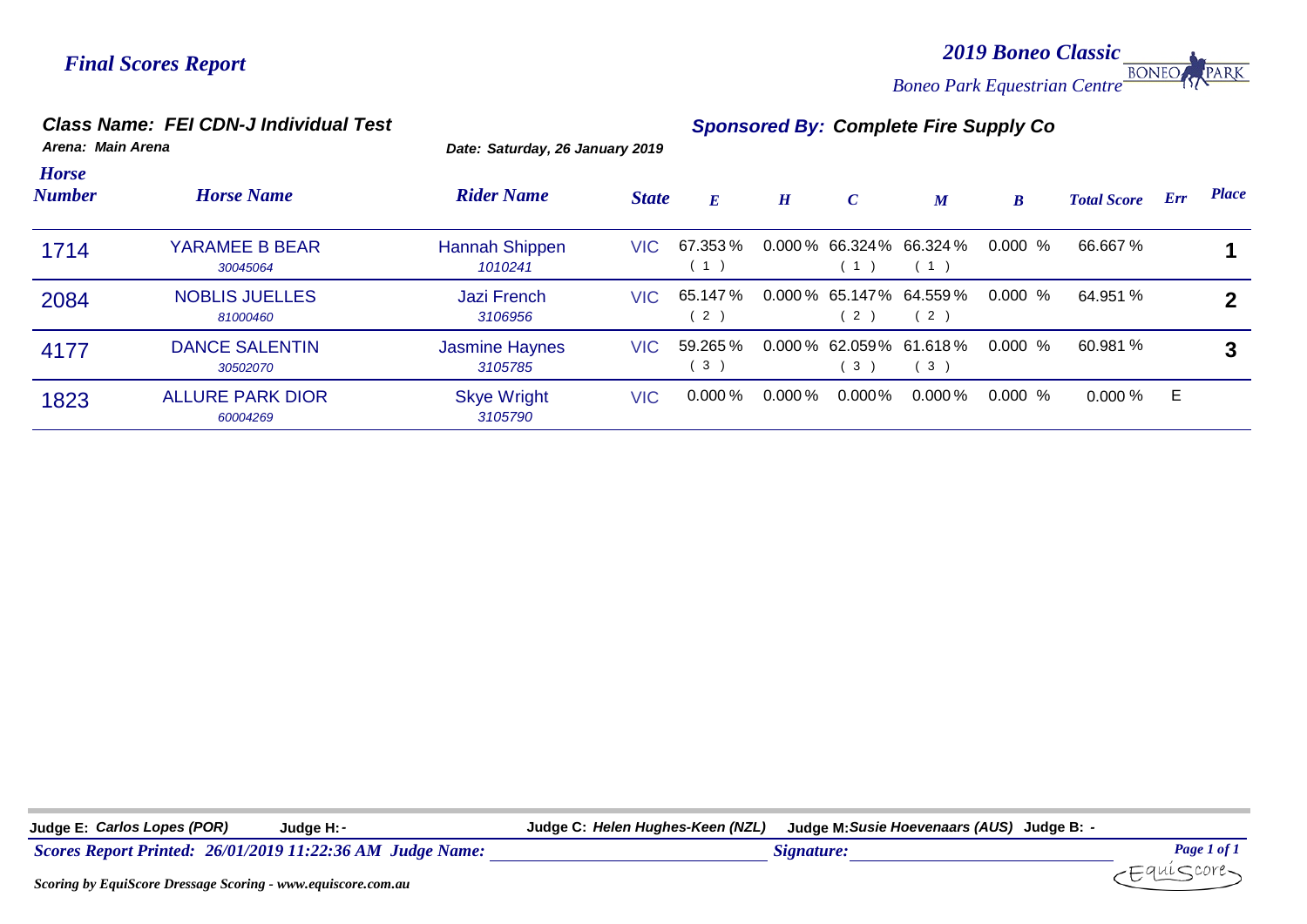*2019 Boneo Classic Boneo Park Equestrian Centre* **BONEO** 

|                               | <b>Class Name: FEI CDN-P Individual Test</b><br>Arena: Main Arena | <b>Sponsored By: Horseland</b><br>Date: Saturday, 26 January 2019 |              |                          |   |               |                                        |         |                    |     |              |
|-------------------------------|-------------------------------------------------------------------|-------------------------------------------------------------------|--------------|--------------------------|---|---------------|----------------------------------------|---------|--------------------|-----|--------------|
| <b>Horse</b><br><b>Number</b> | <b>Horse Name</b>                                                 | <b>Rider Name</b>                                                 | <b>State</b> | $\bm{E}$                 | H | $\mathcal{C}$ | $\boldsymbol{M}$                       | B       | <b>Total Score</b> | Err | <b>Place</b> |
| 4076                          | STEENDIEKS CHAMP OF GLORY<br>30501831                             | <b>Jasmine Haynes</b><br>3105785                                  | VIC.         | 67.297 %<br>(1)          |   | 2)            | $0.000\,\%$ 64.595% 69.054%<br>(1)     | 0.000 % | 66.982 %           |     |              |
| 1518                          | <b>MISTER CRECENDO</b><br>40018248                                | <b>Caitlyn Porter</b><br>1010658                                  | VIC          | 66.622%<br>$^{\prime}$ 2 |   | 1)            | $0.000\%$ 67.027% 66.622% 0.000 %<br>2 |         | 66.757 %           |     |              |

| Judge E: Helen Hughes-Keen (NZL) Judge H: -                               | Judge C: Isobel Wessels (GBR) | Judge M: Virginia Creed (AUS) | Judge B: |                    |
|---------------------------------------------------------------------------|-------------------------------|-------------------------------|----------|--------------------|
| <b>Scores Report Printed: 26/01/2019 8:51:13 AM</b><br><b>Judge Name:</b> |                               | Signature:                    |          | <b>Page 1 of 1</b> |
| Seoring by Faui Seore Dressage Seoring www.equiseore.com au               |                               |                               |          |                    |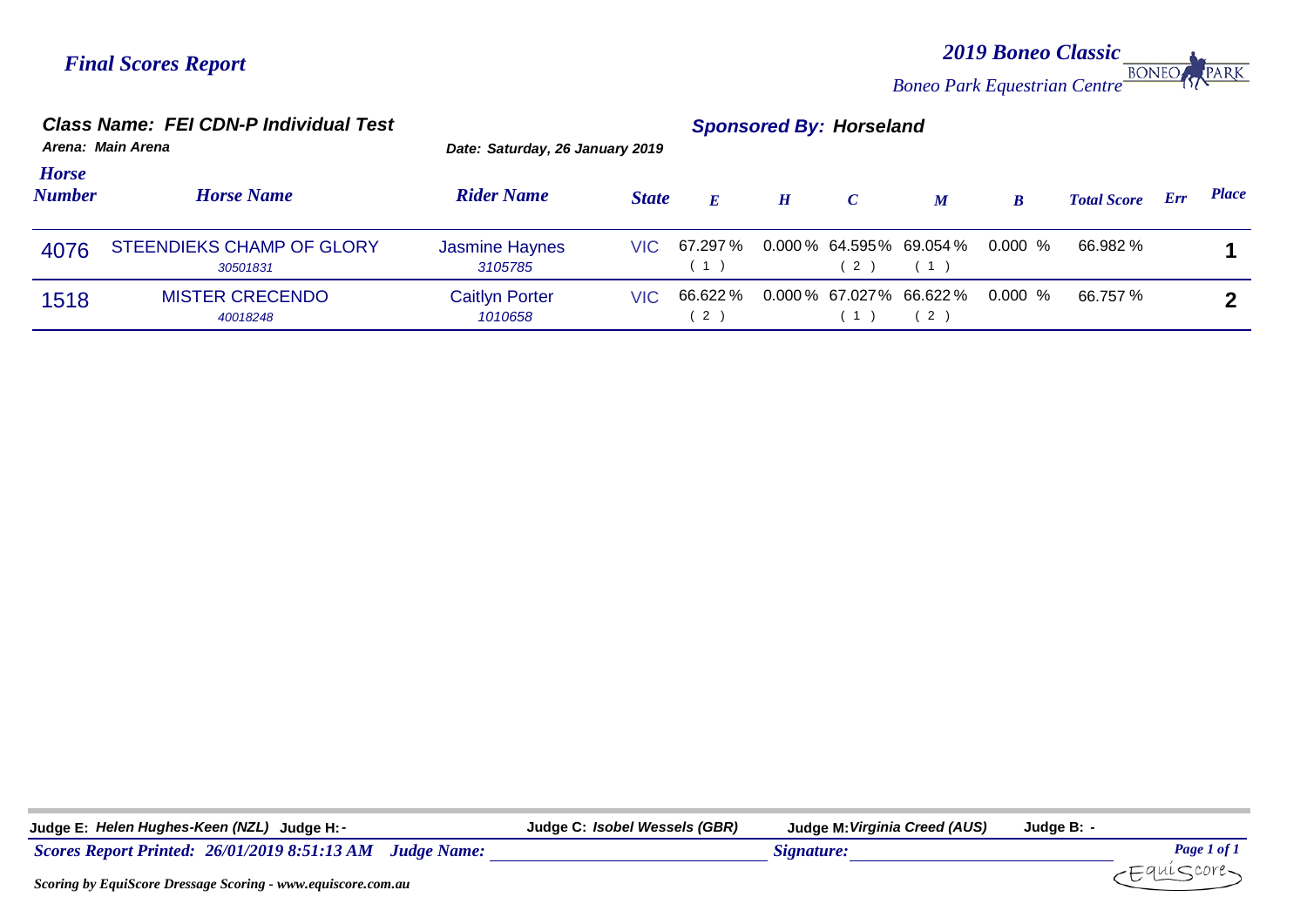*2019 Boneo Classic* **BONEC** PARK *Boneo Park Equestrian Centre*

#### *Class Name: FEI CDN-Y Individual Test Sponsored By: Paton's Machinery*

*Arena: Main Arena Date: Saturday, 26 January 2019*

| <b>Horse</b><br><b>Number</b> | <b>Horse Name</b>                         | <b>Rider Name</b>                | <b>State</b> | $E_{\parallel}$ | H           | $\boldsymbol{C}$         | $\boldsymbol{M}$                   | $\boldsymbol{B}$ | <b>Total Score</b> | Err | <b>Place</b> |
|-------------------------------|-------------------------------------------|----------------------------------|--------------|-----------------|-------------|--------------------------|------------------------------------|------------------|--------------------|-----|--------------|
| 565                           | <b>ARISTEDE</b><br>40017225               | <b>Lindsey Ware</b><br>3201833   | <b>VIC</b>   | 66.765 %<br>1)  |             | (1)                      | $0.000\%$ 69.412\% 69.412\%<br>(1) | 0.000%           | 68.530 %           |     |              |
| 6569                          | <b>MW ROTSONG</b><br>20092062             | <b>Sarah Farraway</b><br>2113585 | <b>NSW</b>   | 64.853%<br>3)   |             | (5)                      | $0.000\%$ 64.412% 68.088%<br>(2)   | 0.000%           | 65.784 %           |     | $\mathbf{2}$ |
| 3833                          | <b>BLUEFIELDS FURSTENTANZ</b><br>30501267 | <b>Tayla Desmet</b><br>3105815   | VIC.         | 65.735 %<br>2)  |             | (3)                      | $0.000\%$ 64.853% 65.294%<br>(3)   | $0.000 \%$       | 65.294 %           |     | 3            |
| 2680                          | <b>CALLUM PARK FREYA</b><br>20092931      | <b>Brooke Mance</b><br>3106856   | <b>VIC</b>   | 63.382 %<br>5)  |             | (2)                      | $0.000\%$ 65.147% 65.000%<br>(4)   | $0.000 \%$       | 64.510 %           |     | 4            |
| 791                           | <b>SILVERDENE PHARAOH</b><br>30042768     | Amy Bachmann<br>3106624          | VIC-         | 63.824 %<br>4)  |             | $0.000\%$ 64.559%<br>(4) | 63.235%<br>(5)                     | 0.000%           | 63.873 %           |     | 5            |
| 1757                          | <b>PROMISE R</b><br>20094155              | <b>Mary Nitschke</b><br>5007315  | <b>SA</b>    | $0.000\%$       | $0.000\,\%$ | $0.000\%$                | $0.000\,\%$                        | 0.000%           | 0.000%             | E   |              |

| Judge E: Susie Hoevenaars (AUS) Judge H: -                | Judge C: Virginia Creed (AUS) | Judge M: Helen Hughes-Keen (NZ Judge B: - |             |
|-----------------------------------------------------------|-------------------------------|-------------------------------------------|-------------|
| Scores Report Printed: 26/01/2019 10:24:30 AM Judge Name: |                               | Signature:                                | Page 1 of 1 |
| $\alpha$ $\alpha$ $\alpha$ $\alpha$                       |                               |                                           | -Equiscore- |

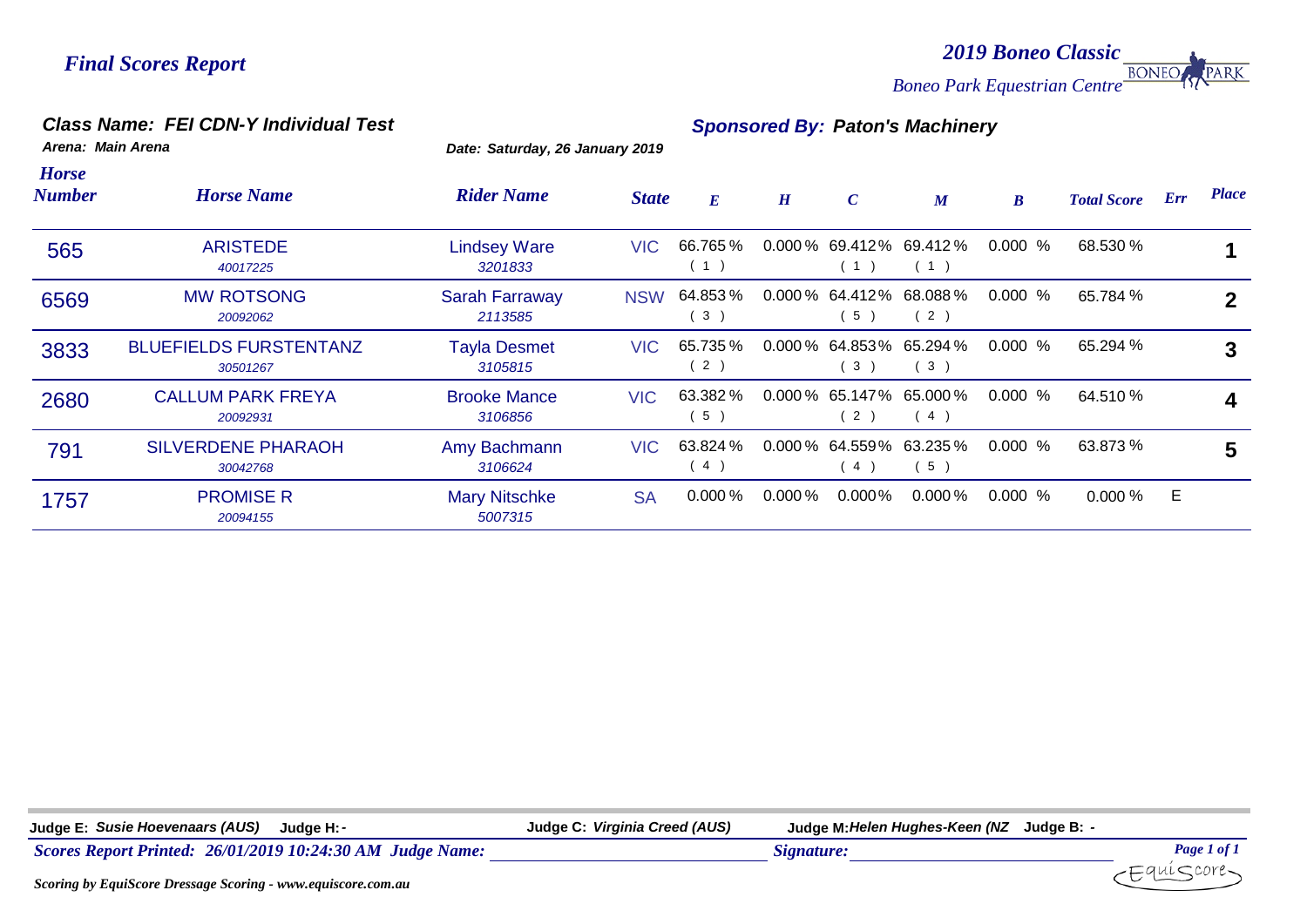*2019 Boneo Classic* **BONEO** PARK *Boneo Park Equestrian Centre*

#### *Class Name: FEI Grand Prix CDI\*\*\* Sponsored By: IRT*

*Arena: Main Arena Date: Saturday, 26 January 2019*

| <b>Horse</b><br><b>Number</b> | <b>Horse Name</b>                        | <b>Rider Name</b>                    | <b>State</b> | $\boldsymbol{E}$ | $\boldsymbol{H}$ | $\mathcal{C}$  | M  | $\boldsymbol{B}$                                        | <b>Total Score</b> | Err | <b>Place</b> |
|-------------------------------|------------------------------------------|--------------------------------------|--------------|------------------|------------------|----------------|----|---------------------------------------------------------|--------------------|-----|--------------|
| 9241                          | <b>ADONIE</b><br>60004848                | Rozzie Ryan<br>2076636               |              | (1)              | 3)               | 2)             | 2) | AUS 68.587 % 63.370 % 66.957 % 64.457 % 68.152 %<br>(1) | 66.305 %           |     |              |
| 934                           | <b>AMICELLI GOLD</b><br>20091893         | <b>Lesley Anne Taylor</b><br>5000463 |              | 2)               | 2)               |                |    | AUS 63.913% 65.326% 67.717% 65.217% 66.957 %<br>(2)     | 65.826 %           |     |              |
| 1758                          | <b>CAPTAIN COOKS</b><br>60011104         | <b>Pauline Carnovale</b><br>3074072  |              | 3)               | (1)              | 3 <sup>2</sup> | 4) | AUS 63.696 % 66.413 % 65.435 % 59.130 % 62.174 %<br>(4) | 63.370 %           |     |              |
| 4885                          | <b>FERERRO CHOCOLATE BOX</b><br>40017986 | <b>Sheridyn Ashwood</b><br>2039149   |              | 4)               | -4)              | 4              | 3  | AUS 62.609 % 61.739 % 61.848 % 62.391 % 63.043 %<br>3)  | 62.326 %           |     |              |

**Judge E:** *Jane Ventura (AUS)* **Judge H:***Susie Hoevenaars (AUS)* **Judge C:** *Isobel Wessels (GBR)* **Judge M:***Carlos Lopes (POR)* **Judge B:** *Helen Hughes-Keen (NZ*

*Scores Report Printed: 26/01/2019 5:15:51 PM Judge Name: Signature: Page 1 of 1*

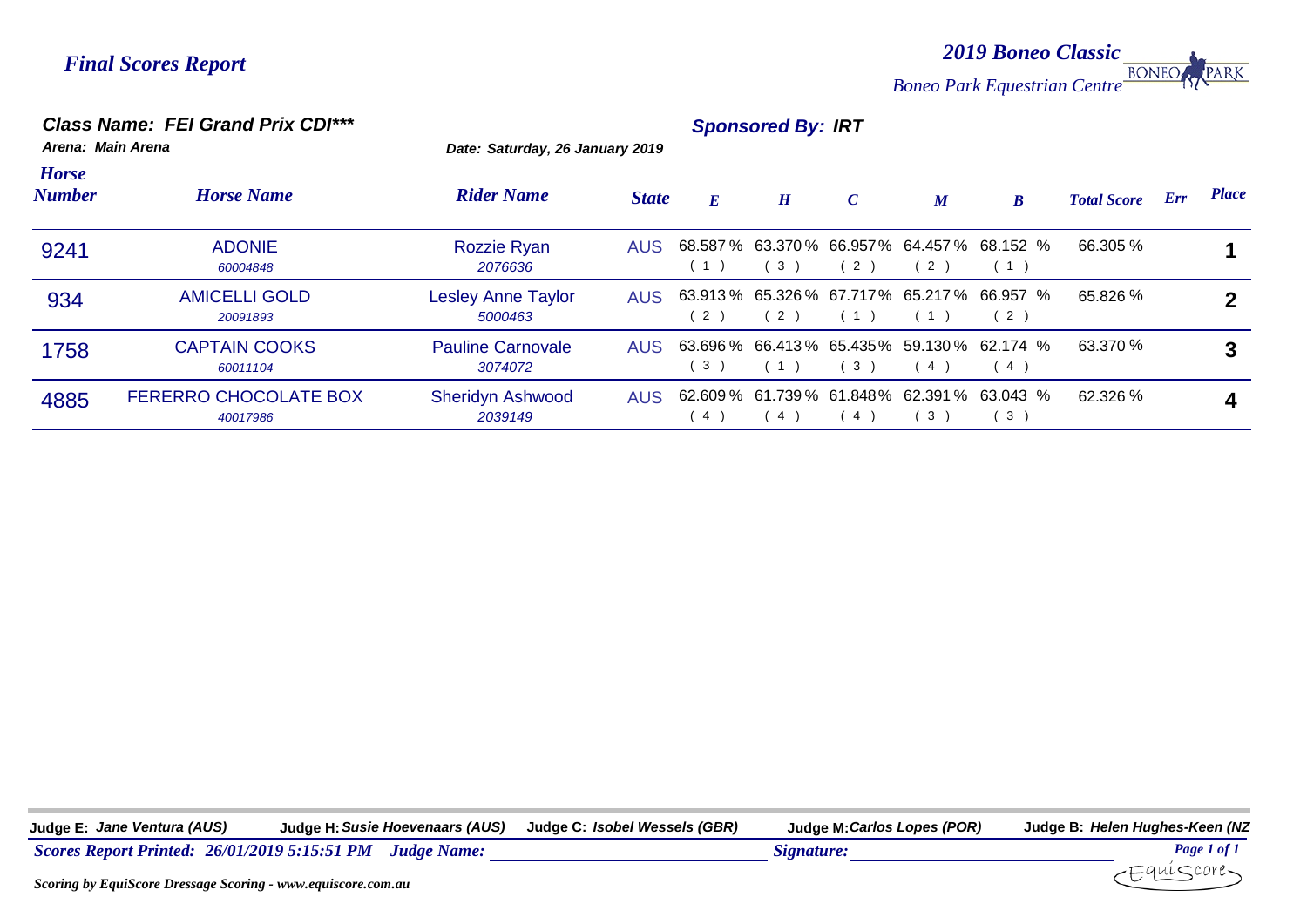*2019 Boneo Classic* **BONEO** PARK *Boneo Park Equestrian Centre*

#### *Class Name: FEI Intermediate I CDN Sponsored By: Carol Haynes*

*Arena: Main Arena Date: Saturday, 26 January 2019*

|                                              |                                    |            |                  | H | $\mathcal{C}$ | $\boldsymbol{M}$ | $\boldsymbol{B}$                                                                                                                                                                                                                                                                                                            | <b>Total Score</b> | Err | <b>Place</b>            |
|----------------------------------------------|------------------------------------|------------|------------------|---|---------------|------------------|-----------------------------------------------------------------------------------------------------------------------------------------------------------------------------------------------------------------------------------------------------------------------------------------------------------------------------|--------------------|-----|-------------------------|
| 82000584                                     | <b>Brett Parbery</b><br>2101684    | <b>NSW</b> | 73.382%<br>(1)   |   | (1)           | (1)              | 0.000%                                                                                                                                                                                                                                                                                                                      | 72.843 %           |     | 1                       |
| <b>DEEJAY</b><br>60012443                    | <b>Clare Porz</b><br>3098691       | <b>VIC</b> | 66.912%<br>(3)   |   | (2)           | (2)              | 0.000%                                                                                                                                                                                                                                                                                                                      | 68.873 %           |     | $\mathbf{2}$            |
| <b>RAJAHS RAVE</b><br>70007467               | <b>Abbie Obrien</b><br>7002825     | <b>VIC</b> | 69.853%<br>(2)   |   | (3)           | (4)              | 0.000%                                                                                                                                                                                                                                                                                                                      | 68.480 %           |     | 3                       |
| <b>JAYBEE ALEXANDER</b><br>30045038          | Georgia Widdup<br>3074382          | <b>VIC</b> | 66.176%<br>(4)   |   | (4)           | (3)              | 0.000%                                                                                                                                                                                                                                                                                                                      | 66.961 %           |     | 4                       |
| <b>UTOPIAN CARDINAL</b><br>20092209          | <b>Mary Nitschke</b><br>5007315    | <b>SA</b>  | 63.971 %<br>(7)  |   | (5)           | (5)              | 0.000%                                                                                                                                                                                                                                                                                                                      | 65.098 %           |     | 5                       |
| <b>ASHWOODS CHOCOLATE FONDUE</b><br>40019810 | <b>Sheridyn Ashwood</b><br>2039149 | <b>NSW</b> | 65.735%<br>(5)   |   | (6)           | (9)              | 0.000%                                                                                                                                                                                                                                                                                                                      | 64.559 %           |     | 6                       |
| <b>BALZAC</b><br>60011340                    | <b>Sue West</b><br>3046761         | <b>VIC</b> | 63.971 %<br>(7)  |   | (7)           | (7)              | 0.000%                                                                                                                                                                                                                                                                                                                      | 64.461 %           |     | $\overline{\mathbf{z}}$ |
| <b>MAYFIELD LIMELIGHT</b><br>30046612        | <b>Kerry Mack</b><br>3055353       | <b>VIC</b> | 64.265%<br>(6)   |   | (8)           | (6)              | 0.000%                                                                                                                                                                                                                                                                                                                      | 64.216 %           |     | 8                       |
| <b>WESSEL</b>                                | Natasha Althoff                    | <b>VIC</b> | 63.235 %<br>(10) |   | (9)           | (8)              | 0.000%                                                                                                                                                                                                                                                                                                                      | 63.186 %           |     | 9                       |
| <b>MITHRIL VAGABOND</b><br>30047005          | <b>Louise Maguire</b><br>3003957   | <b>VIC</b> | 63.824 %<br>(9)  |   | (10)          | (10)             | 0.000%                                                                                                                                                                                                                                                                                                                      | 60.539 %           |     | 10                      |
| KOOKABURRA PARK RICARDO<br>30046538          | <b>Jackson Stern</b><br>3106224    | <b>VIC</b> | 56.618%<br>(11)  |   | (11)          | (11)             | 0.000%                                                                                                                                                                                                                                                                                                                      | 56.128 %           |     | 11                      |
|                                              | <b>SKY DIAMOND</b>                 |            |                  |   |               |                  | 0.000 % 73.529 % 71.618 %<br>0.000 % 69.706 % 70.000 %<br>0.000 % 67.647 % 67.941 %<br>0.000 % 66.618 % 68.088 %<br>0.000 % 66.176 % 65.147 %<br>$0.000\%$ 65.882% 62.059%<br>0.000 % 65.000 % 64.412 %<br>0.000 % 63.529 % 64.853 %<br>0.000 % 62.647 % 63.676 %<br>0.000 % 60.000 % 57.794 %<br>0.000 % 56.324 % 55.441 % |                    |     |                         |

**Judge E:** *Virginia Creed (AUS)* **Judge H:***-* **Judge C:** *Marco Orsini (GER)* **Judge M:***Carlos Lopes (POR)* **Judge B:** *-Scores Report Printed: 26/01/2019 2:36:45 PM Judge Name: Signature: Page 1 of 1*  $\mp$ qui $\leq$ core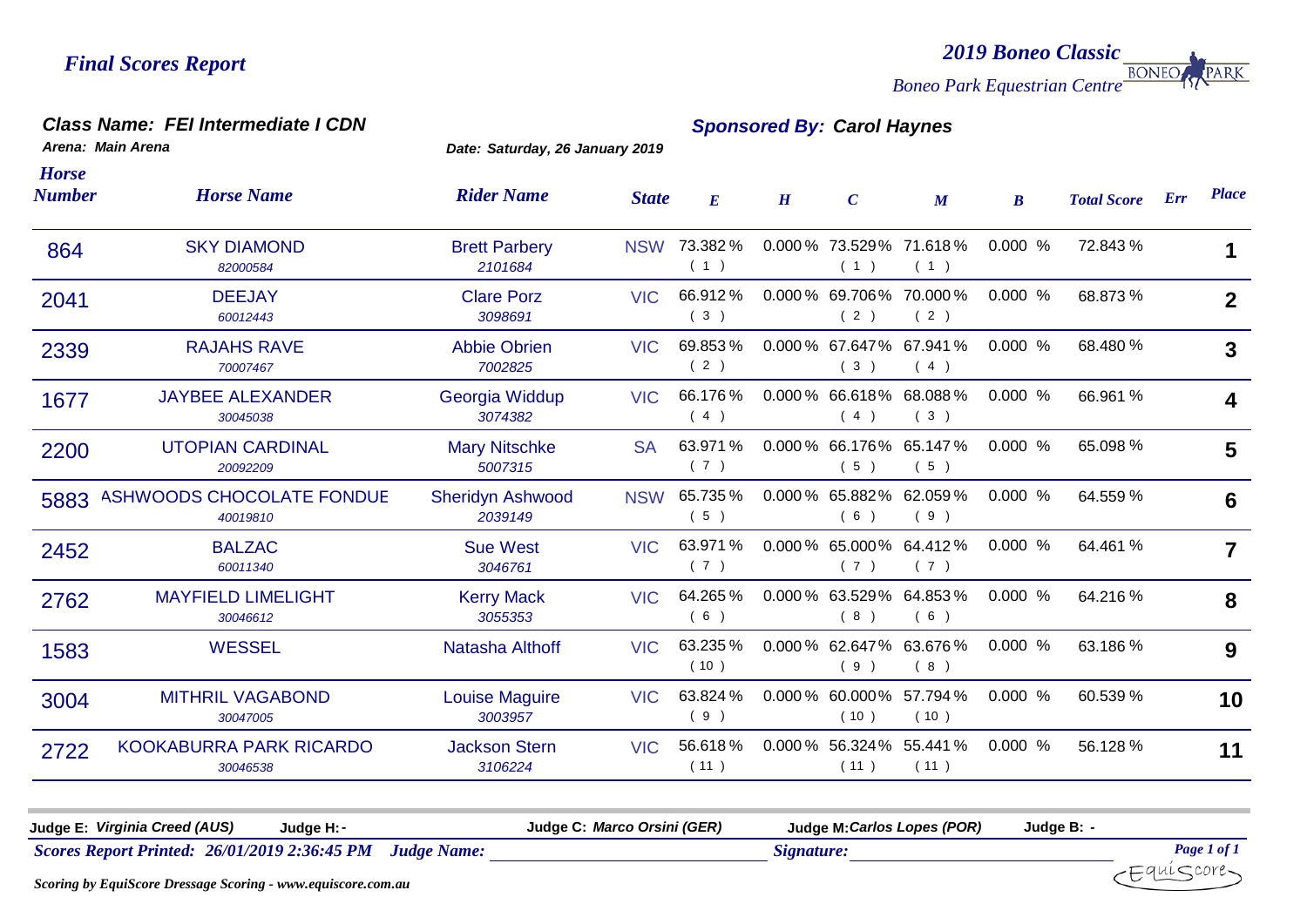#### *2019 Boneo Classic* PARK **BONEC** *Boneo Park Equestrian Centre*

|                               | <b>Class Name: FEI CDN-U25 Grand Prix</b><br>Arena: Main Arena |                                 |              | <b>Sponsored By: Boeckmann Australia</b>               |   |               |                  |          |                    |     |              |
|-------------------------------|----------------------------------------------------------------|---------------------------------|--------------|--------------------------------------------------------|---|---------------|------------------|----------|--------------------|-----|--------------|
|                               |                                                                | Date: Saturday, 26 January 2019 |              |                                                        |   |               |                  |          |                    |     |              |
| <b>Horse</b><br><b>Number</b> | <b>Horse Name</b>                                              | <b>Rider Name</b>               | <b>State</b> | $\boldsymbol{E}$                                       | H | $\mathcal{C}$ | $\boldsymbol{M}$ | $\bm{B}$ | <b>Total Score</b> | Err | <b>Place</b> |
| 6656                          | <b>HEDELUNDS MEFISTO</b><br>60008442                           | Jemma Heran<br>4010017          |              | $\Omega$ LD 61.538 % 0.000 % 60.128 % 63.205 % 0.000 % |   |               |                  |          | 61.624 %           |     |              |

**Judge E:** *Carlos Lopes (POR)* **Judge H:***-* **Judge C:** *Helen Hughes-Keen (NZL)* **Judge M:***Susie Hoevenaars (AUS)* **Judge B:** *-*

*Scores Report Printed:* 26/01/2019 12:01:18 PM *Judge Name: Signature: Signature: Page 1 of 1 Page 1 of 1 Page 1 of 1 Page 1 of 1 Page 1 of 1 Page 1 of 1 Page 1 of 1 Page 1 of 1 Page 1 of* 

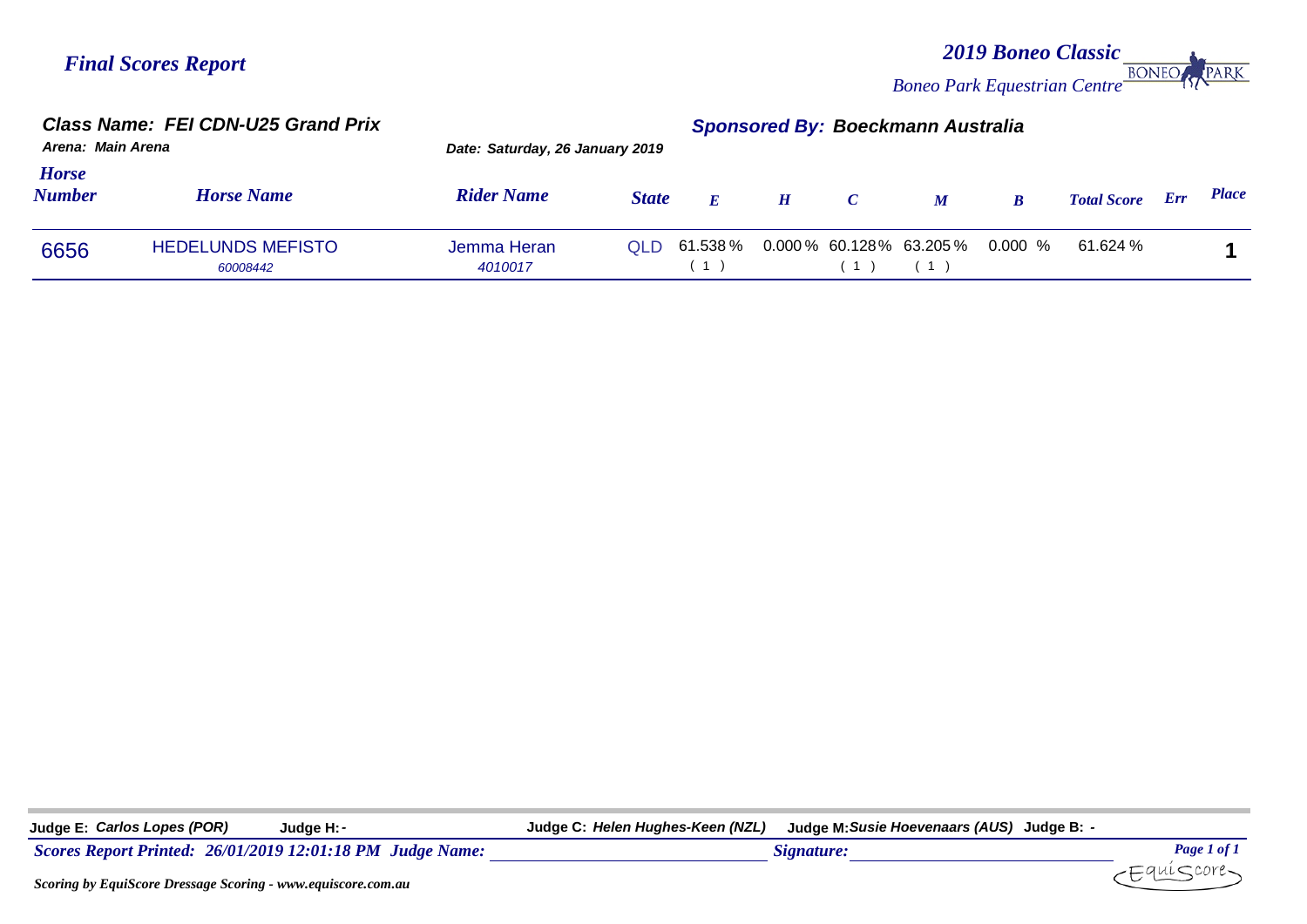*2019 Boneo Classic* **PARK BONEC** *Boneo Park Equestrian Centre*

#### *Class Name: Para Equestrian CPEDN Grade I Individual Test Sponsored By: Equestrian Australia Arena: Indoor Arena Date: Saturday, 26 January 2019 Place Horse Number Horse Name Rider Name State <sup>E</sup> <sup>H</sup> <sup>C</sup> <sup>M</sup> <sup>B</sup> Total Score Err* 2080 CROFT CNOC MORRIS Stella Barton (I) VIC 52.143 % 0.000 % 50.179 % 51.964 % 0.000 % 51.429 % 1<br>
3202236 (1) (1) (1) 0.000 *60017159 3202236* ( 1 ) ( 1 ) ( 1 )  $0.000\%$  50.179% 51.964%

| Judge E: Adam Riess (AUS)<br>Judge H: -                    | Judge C: Marco Orsini (GER) | Judge M: Sue Cunningham (AUS) Judge B: |                    |
|------------------------------------------------------------|-----------------------------|----------------------------------------|--------------------|
| Scores Report Printed: 26/01/2019 9:04:08 AM Judge Name:   |                             | Signature:                             | <b>Page 1 of 1</b> |
| Seoring by FauiSeare Dressage Seoring www.equiseare.com.gu |                             |                                        |                    |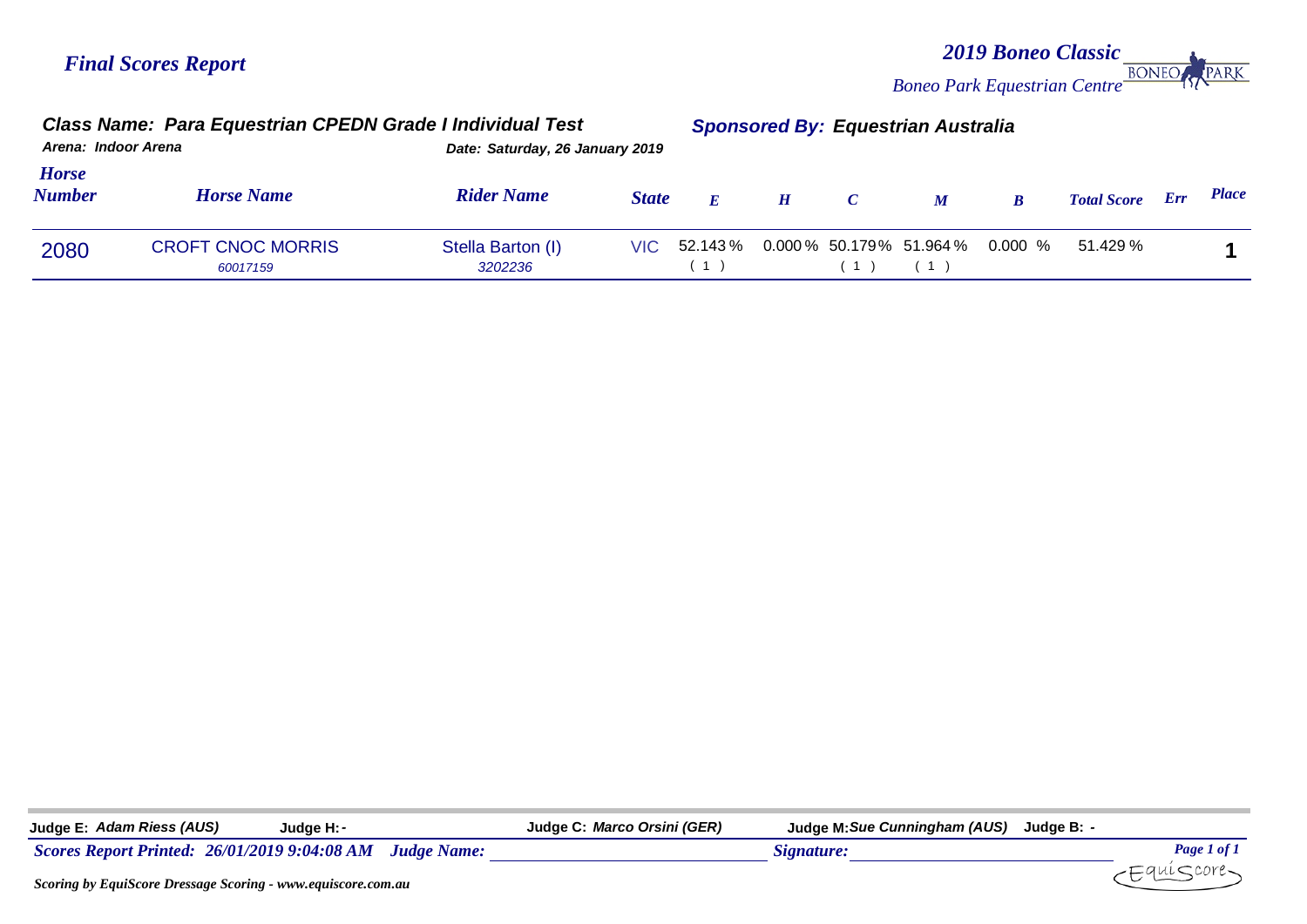*2019 Boneo Classic* **BONEO PARK** *Boneo Park Equestrian Centre*

#### *Class Name: Para Equestrian CPEDN Grade II Individual Test Sponsored By: Equestrian Australia Arena: Indoor Arena Date: Saturday, 26 January 2019 Place Horse Number Horse Name Rider Name State <sup>E</sup> <sup>H</sup> <sup>C</sup> <sup>M</sup> <sup>B</sup> Total Score Err* 3608 KAMBER MERFYN Joann Formosa (II) VIC 61.176 % 0.000 % 61.029 % 60.588 % 0.000 % 60.931 % **1** 0.000  $(1)$   $(1)$   $(1)$  $61.176\%$  0.000 % 61.029 % 60.588 % 0.000 % 60.931 % 445 KOORA-LYN SUNRISE Bridget Murphy (II) VIC 58.235 0.000 59.559% 58.088 58.627 **2** 0.000 % *30039249 1025101* ( 2 ) ( 2 ) ( 2 ) 58.235 % 0.000 % 59.559 % 58.088 % 0.000 % 58.627 %

| Judge E: Adam Riess (AUS)     | Judge H: ·            |                    | Judge C: Marco Orsini (GER) | Judge M: Sue Cunningham (AUS) | Judge B:  |
|-------------------------------|-----------------------|--------------------|-----------------------------|-------------------------------|-----------|
| <b>Scores Report Printed:</b> | 26/01/2019 9:07:30 AM | <b>Judge Name:</b> |                             | Stenature:                    | Page 1 of |
|                               |                       |                    |                             |                               |           |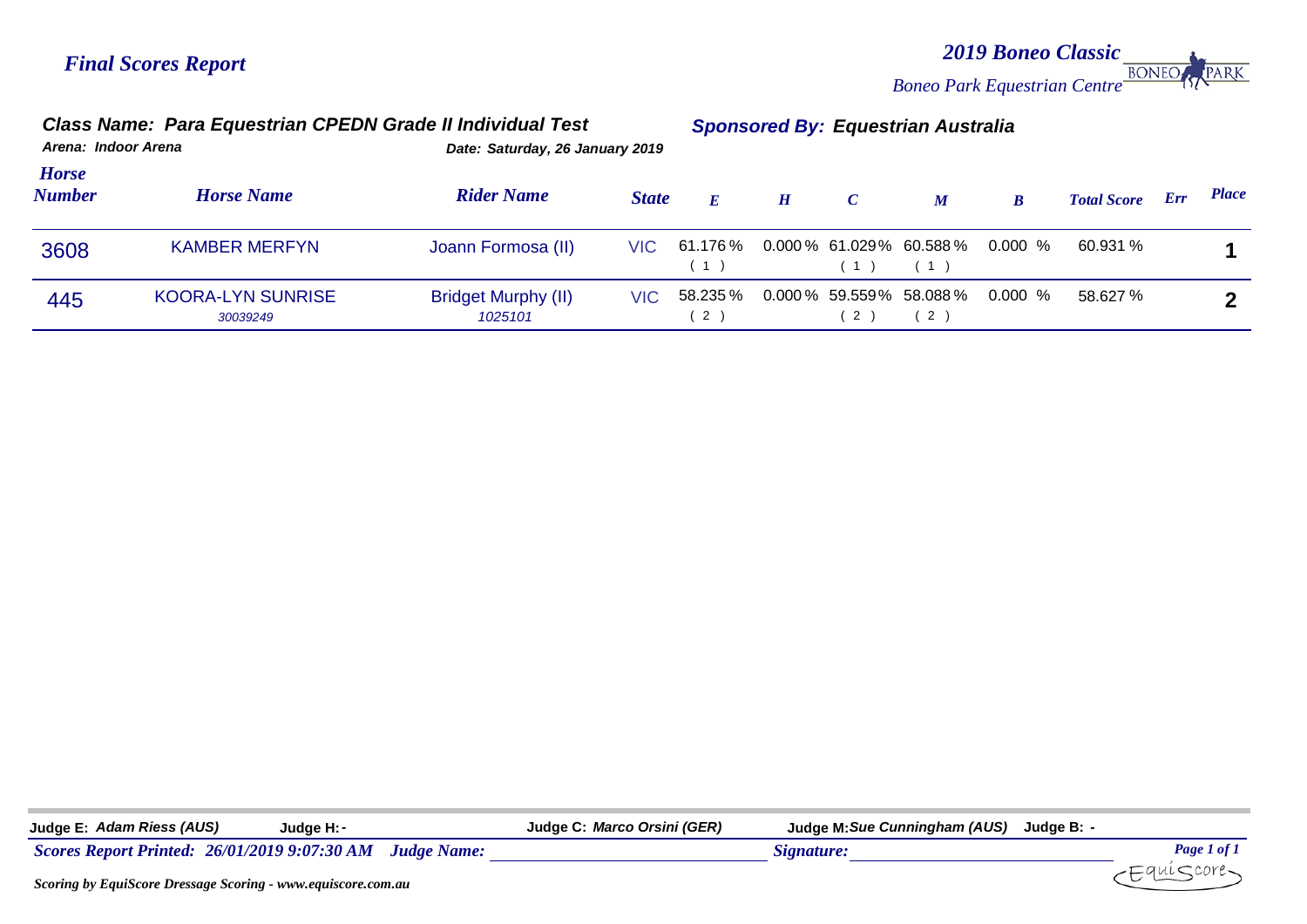*2019 Boneo Classic Boneo Park Equestrian Centre* PARK

#### *Class Name: Para Equestrian CPEDN Grade III Individual Test Sponsored By: Equestrian Australia*

*Arena: Indoor Arena Date: Saturday, 26 January 2019*

| <b>Horse</b><br><b>Number</b> | <b>Horse Name</b>             | <b>Rider Name</b>           | <b>State</b> | $\bm{E}$        | H | $\mathcal{C}$ | M   | B                                 | <b>Total Score Err</b> | <i>Place</i> |
|-------------------------------|-------------------------------|-----------------------------|--------------|-----------------|---|---------------|-----|-----------------------------------|------------------------|--------------|
| 3533                          | MOGELVANGS ZIDANE<br>30500511 | Emma Booth (III)<br>3101023 | VIC          | 69.265%<br>(1)  |   | (1)           | (1) | 0.000 % 69.559 % 71.471 % 0.000 % | 70.098 %               |              |
| 9999                          | <b>KIRBY PARK JOY</b>         | Emma Booth (III)            | VIC -        | 65.000 %<br>(2) |   | 2             | (2  | $0.000\%$ 61.912% 60.588% 0.000 % | 62.500 %               |              |

| Judge E: Adam Riess (AUS)                           | Judge H: - |                    | Judge C: Marco Orsini (GER) | Judge M: Sue Cunningham (AUS) | Judae B: -                               |
|-----------------------------------------------------|------------|--------------------|-----------------------------|-------------------------------|------------------------------------------|
| <b>Scores Report Printed: 26/01/2019 9:04:35 AM</b> |            | <b>Judge Name:</b> |                             | Signature:                    | <b>Page 1 of <math>\mathbf{r}</math></b> |
|                                                     |            |                    |                             |                               |                                          |